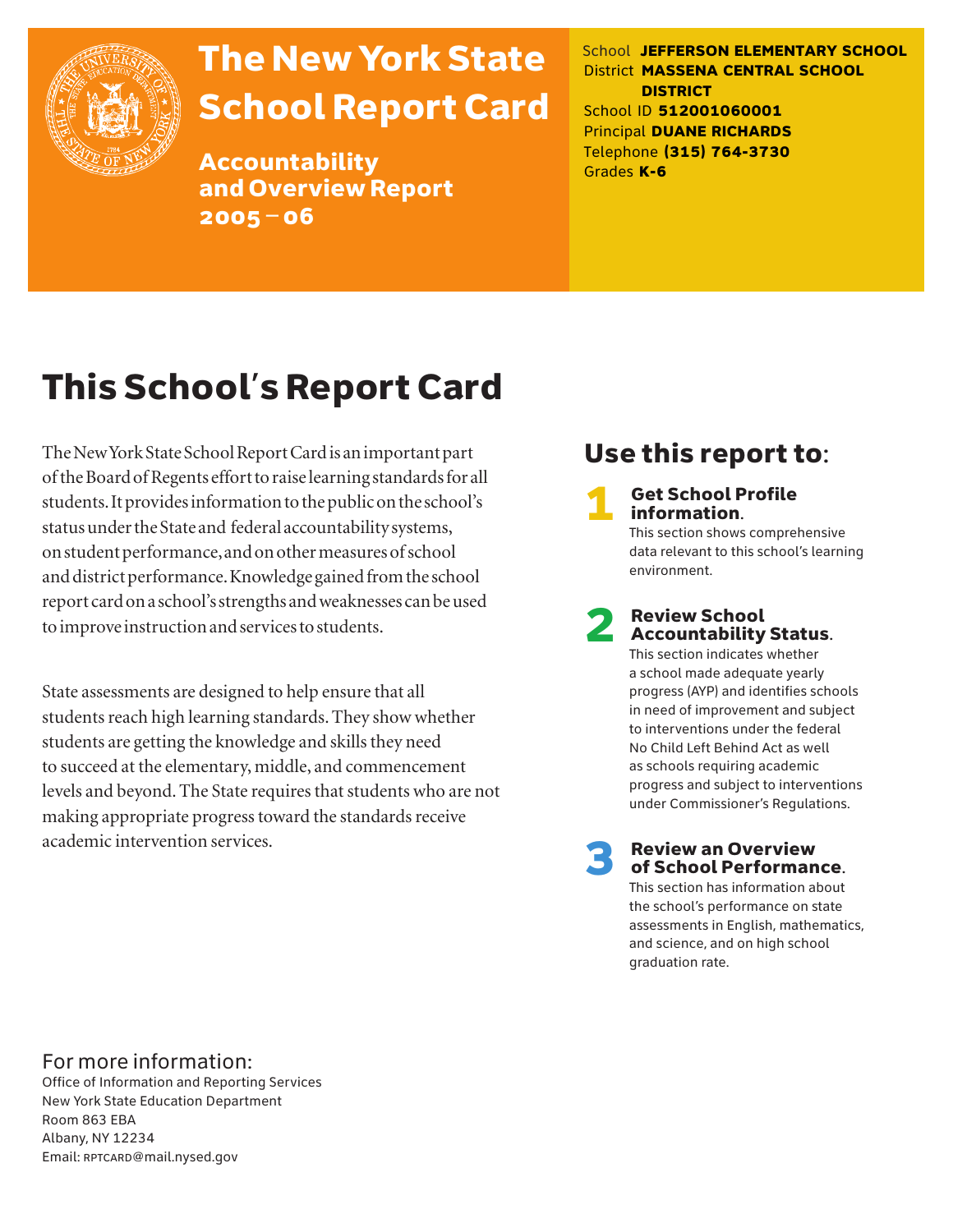# School Profile

This section shows comprehensive data relevant to this school's learning environment, including information about enrollment, average class size, and teacher qualifications.

### Enrollment

|                            | $2003 - 04$ | $2004 - 05$ | $2005 - 06$ |
|----------------------------|-------------|-------------|-------------|
| Pre-K                      | 0           | 0           | 0           |
| Kindergarten               | 66          | 63          | 73          |
| Grade 1                    | 68          | 68          | 73          |
| Grade 2                    | 49          | 58          | 65          |
| Grade 3                    | 59          | 55          | 59          |
| Grade 4                    | 77          | 58          | 63          |
| Grade 5                    | 70          | 73          | 60          |
| Grade 6                    | 72          | 75          | 72          |
| <b>Ungraded Elementary</b> | 0           | 0           | 0           |
| Grade 7                    | 0           | $\mathbf 0$ | 0           |
| Grade 8                    | 0           | 0           | 0           |
| Grade 9                    | 0           | 0           | 0           |
| Grade 10                   | 0           | 0           | 0           |
| Grade 11                   | $\mathbf 0$ | $\mathbf 0$ | $\mathbf 0$ |
| Grade 12                   | $\mathbf 0$ | $\mathbf 0$ | $\mathbf 0$ |
| <b>Ungraded Secondary</b>  | 0           | 0           | $\Omega$    |
| Total K-12                 | 461         | 450         | 465         |

### Enrollment Information

*Enrollment* counts are as of Basic Educational Data System (BEDS) day, which is typically the first Wednesday of October of the school year. Students who attend BOCES programs on a part-time basis are included in a school's enrollment. Students who attend BOCES on a full-time basis or who are placed full time by the district in an out-of-district placement are not included in a school's enrollment. Students classified by schools as "pre-first" are included in first grade counts.

### Average Class Size

|                      | $2003 - 04$ | $2004 - 05$ | $2005 - 06$ |
|----------------------|-------------|-------------|-------------|
| <b>Common Branch</b> | 21          | 22          | 22          |
| Grade 8              |             |             |             |
| English              |             |             |             |
| <b>Mathematics</b>   |             |             |             |
| Science              |             |             |             |
| Social Studies       |             |             |             |
| Grade 10             |             |             |             |
| English              |             |             |             |
| <b>Mathematics</b>   |             |             |             |
| Science              |             |             |             |
| Social Studies       |             |             |             |

### Average Class Size Information

*Average Class Size* is the total registration in specified classes divided by the number of those classes with registration. *Common Branch* refers to self-contained classes in Grades 1–6.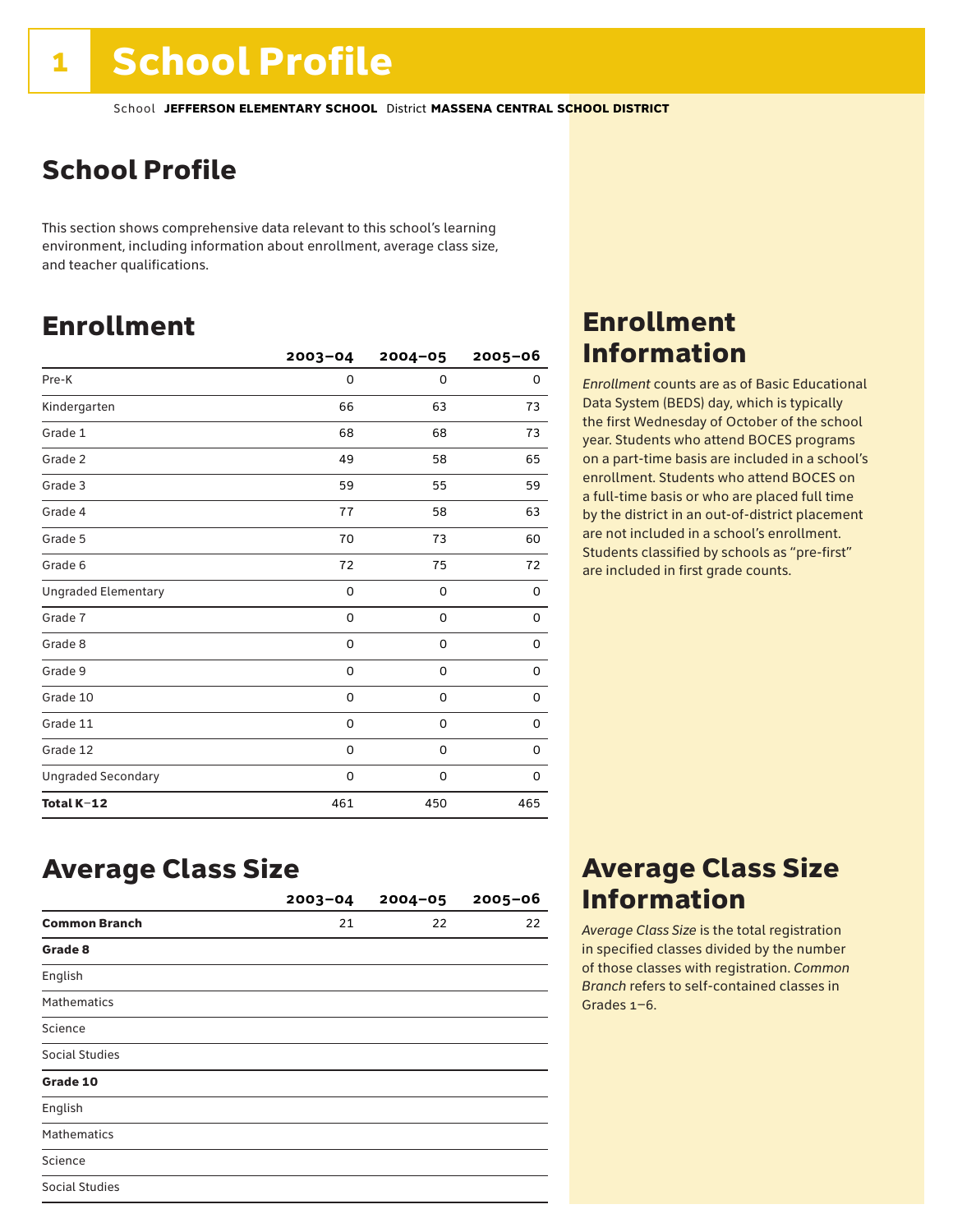### Demographic Factors

|                                                    | $2003 - 04$ |      | $2004 - 05$    |     | $2005 - 06$ |     |
|----------------------------------------------------|-------------|------|----------------|-----|-------------|-----|
|                                                    | #           | $\%$ | #              | %   | #           | %   |
| Eligible for Free Lunch                            | 242         | 52%  | 241            | 54% | 228         | 49% |
| Reduced-Price Lunch                                | 80          | 17%  | 65             | 14% | 53          | 11% |
| Student Stability*                                 |             | 86%  |                | 93% |             | 96% |
| Limited English Proficient                         | 7           | 2%   | 14             | 3%  | 11          | 2%  |
| <b>Racial/Ethnic Origin</b>                        |             |      |                |     |             |     |
| American Indian or Alaska Native                   | 99          | 21%  | 82             | 18% | 73          | 16% |
| <b>Black or African American</b>                   | 9           | 2%   | $\overline{7}$ | 2%  | 9           | 2%  |
| Hispanic or Latino                                 | 3           | 1%   | 4              | 1%  | 4           | 1%  |
| Asian or Native<br>Hawaiian/Other Pacific Islander | 3           | 1%   | 4              | 1%  | 3           | 1%  |
|                                                    |             |      |                |     |             |     |
| White                                              | 347         | 75%  | 353            | 78% | 376         | 81% |

 \* Not available at the district level.

### Attendance and Suspensions

|                            |   | $2002 - 03$   |   | $2003 - 04$   |   | $2004 - 05$ |
|----------------------------|---|---------------|---|---------------|---|-------------|
|                            | # | $\frac{0}{0}$ | # | $\frac{0}{0}$ | # | %           |
| Annual Attendance Rate     |   | 97%           |   | 97%           |   | 97%         |
| <b>Student Suspensions</b> | 4 | N/A           | 5 | 1%            | כ | 1%          |

### Demographic Factors Information

*Eligible for Free Lunch* and *Reduced*-*Price Lunch* percentages are determined by dividing the number of approved lunch applicants by the Basic Educational Data System (BEDS) enrollment in full-day Kindergarten through Grade 12. *Eligible for Free Lunch* and *Limited English Proficient* counts are used to determine *Similar Schools* groupings within a *Need*/*Resource Capacity* category. *Student Stability* is the percentage of students in the highest grade in a school who were also enrolled in that school at any time during the previous school year. (For example, if School A, which serves Grades 6–8, has 100 students enrolled in Grade 8 this year, and 92 of those 100 students were also enrolled in School A last year, the stability rate for the school is 92 percent.)

### Attendance and Suspensions Information

*Annual Attendance Rate* is determined by dividing the school's total actual attendance by the total possible attendance for a school year. A school's actual attendance is the sum of the number of students in attendance on each day the school was open during the school year. Possible attendance is the sum of the number of enrolled students who should have been in attendance on each day the school was open during the school year. *Student Suspension* rate is determined by dividing the number of students who were suspended from school (not including in-school suspensions) for one full day or longer anytime during the school year by the Basic Educational Data System (BEDS) day enrollments for that school year. A student is counted only once, regardless of whether the student was suspended one or more times during the school year.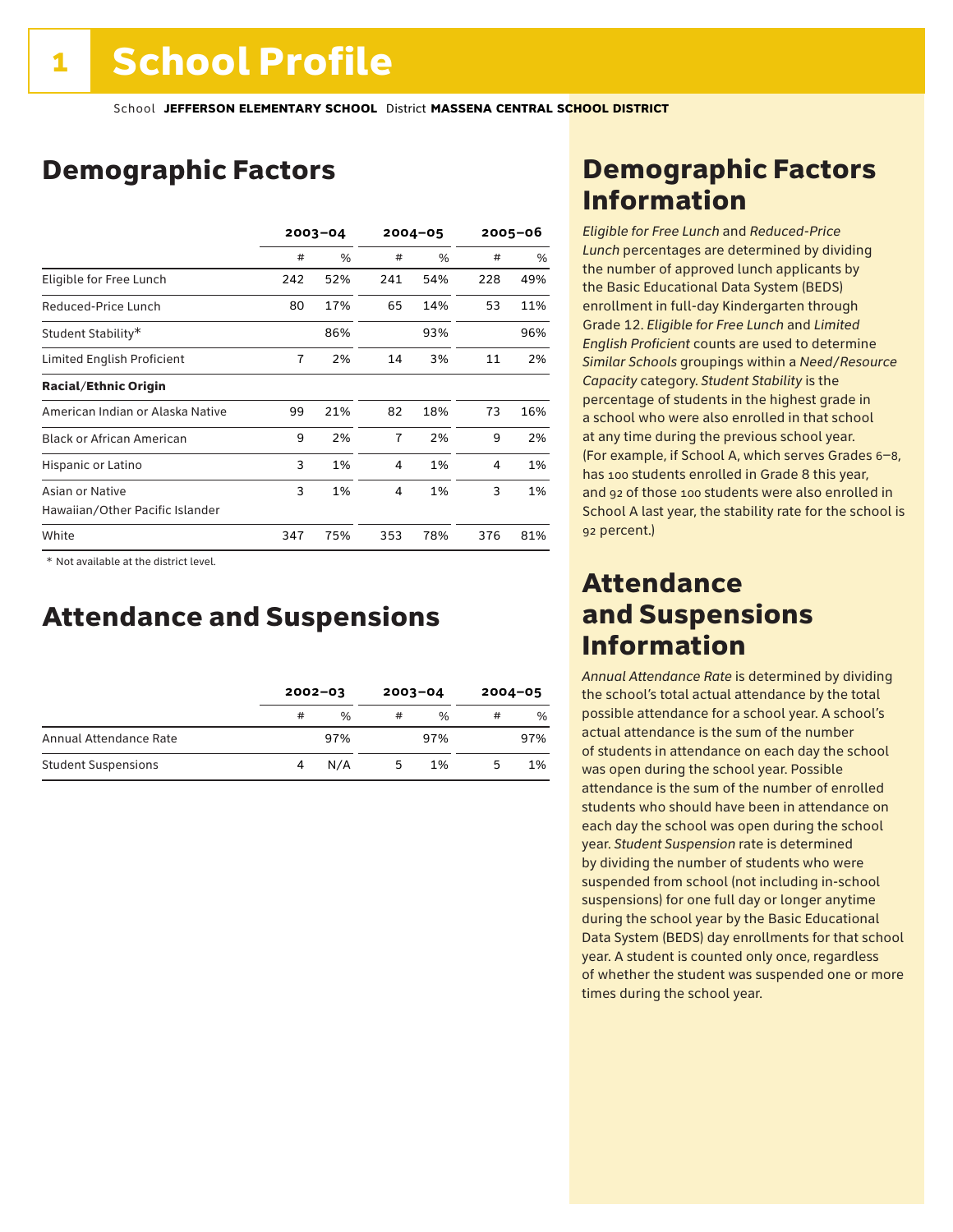# Teacher Qualifications

|                                                                                         | $2003 - 04$ | $2004 - 05$ | 2005-06      |
|-----------------------------------------------------------------------------------------|-------------|-------------|--------------|
| <b>Core Classes Not Taught</b><br>by Highly Qualified Teachers                          |             |             |              |
| Total Number of Core Classes                                                            | 45          | 41          | 123          |
| Percent Not Taught by<br><b>Highly Qualified Teachers</b>                               | 20%         | 0%          | 3%           |
| <b>Teachers with</b><br><b>No Valid Teaching Certificate</b>                            |             |             |              |
| <b>Total Number of Teachers</b>                                                         | 0           | $\Omega$    | $\mathbf{1}$ |
| Percent with No Valid<br><b>Teaching Certificate</b>                                    | 0%          | 0%          | 3%           |
| <b>Individuals Teaching</b><br><b>Out of Certification</b>                              |             |             |              |
| Number of Teachers                                                                      | 3           | 0           | 2            |
| Percentage of Total                                                                     | 10%         | 0%          | 6%           |
| <b>Percent of Teachers with</b><br><b>Master's Degree Plus 30 Hours</b><br>or Doctorate | 10%         | 15%         | 16%          |

### Staff Counts

|                                       | $2003 - 04$ | $2004 - 05$ | $2005 - 06$ |
|---------------------------------------|-------------|-------------|-------------|
| <b>Total Teachers</b>                 | 32          | 32          | 31          |
| <b>Total Other Professional Staff</b> |             |             |             |
| Total Paraprofessionals*              | N/A         | N/A         | N/A         |
| <b>Assistant Principals</b>           | 0           |             |             |
| Principals                            |             |             |             |

\* Not available at the school level.

### Teacher Qualifications Information

To be *Highly Qualified*, a teacher must have at least a Bachelor's degree, be certified to teach in the subject area, and show subject matter competency. The number of *Individuals Teaching Out of Certification* is the number doing so more than on an incidental basis; that is, teaching for five or fewer periods per week outside certification.

### Staff Counts Information

*Other Professionals* includes administrators, guidance counselors, school nurses, psychologists, and other professionals who devote more than half of their time to non-teaching duties. Teachers who are shared between buildings within a district are reported on the district report only.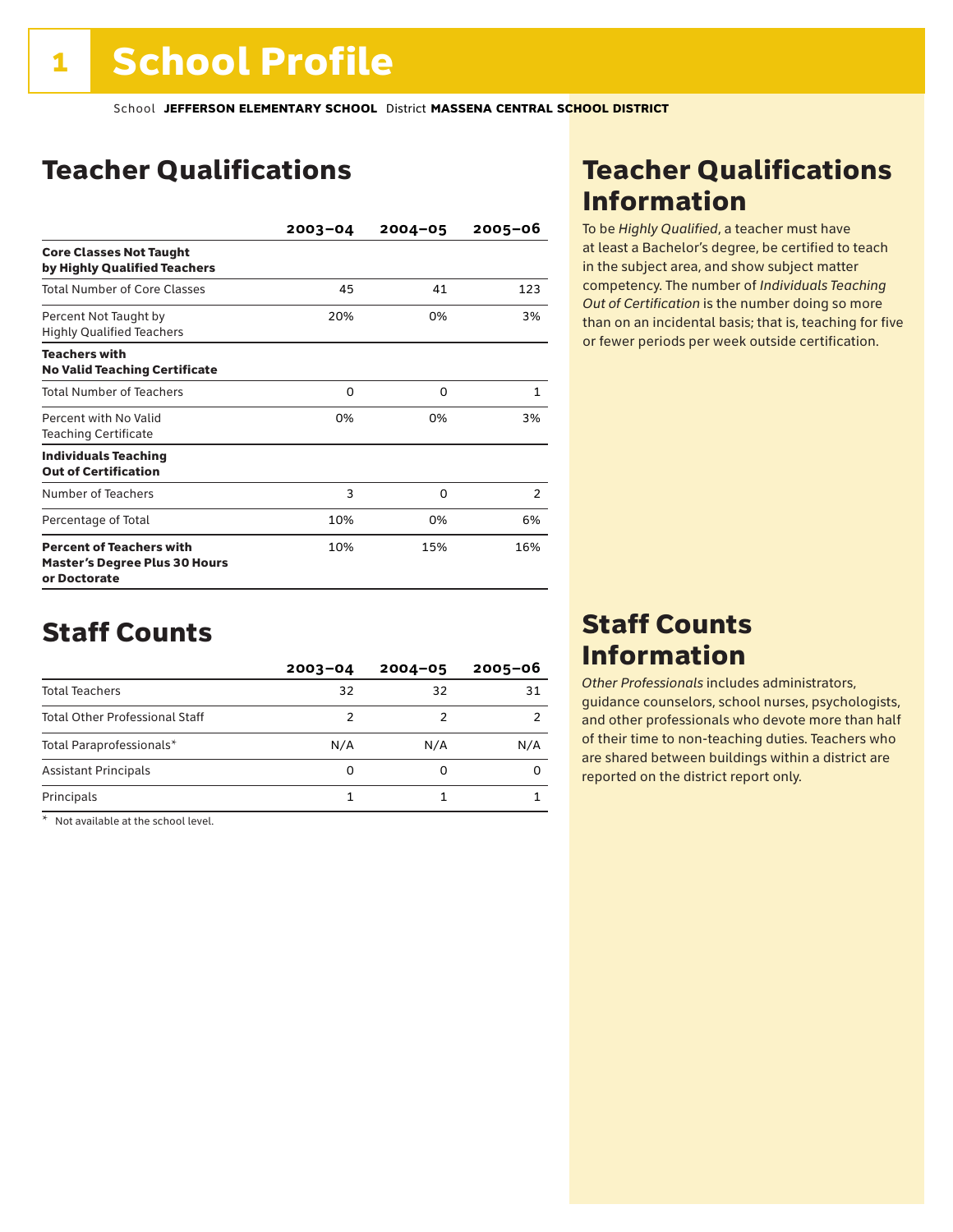## Understanding How Accountability Works in New York State

The federal No Child Left Behind (NCLB) Act requires that states develop and report on measures of student proficiency in 1) English language arts (ELA), in 2) mathematics, and on 3) a third indicator. In New York State in 2005–06, the third indicator is science at the elementary/middle level and graduation rate at the secondary level. Schools or districts that prove student proficiency on these measures are making Adequate Yearly Progress (AYP).



For more information about accountability in New York State, visit: www.emsc.nysed.gov/irts/accountability/home.shtml

### 1 English Language Arts (ELA)

To make AYP in ELA, every accountability group must make AYP. For a group to make AYP, it must meet the participation *and* the performance criteria.

#### A Participation Criterion

At the elementary/middle level, 95 percent of Grades 3–8 students enrolled during the test administration period in each group with 40 or more students must be tested on the New York State Testing Program (NYSTP) in ELA or, if appropriate, the New York State English as a Second Language Achievement Test (NYSESLAT), or the New York State Alternate Assessment (NYSAA) in ELA. At the secondary level, 95 percent of seniors in 2005–06 in each accountability group with 40 or more students must have taken an English examination that meets the students' graduation requirement.

#### B Performance Criterion

At the elementary/middle level, the Performance Index (PI) of each group with 30 or more continuously enrolled tested students must equal or exceed its Effective Annual Measurable Objective (AMO) or the group must make Safe Harbor. At the secondary level, the PI of each group in the 2002 cohort with 30 or more members must equal or exceed its Effective AMO or the group must make Safe Harbor. To make Safe Harbor, the PI of the group must equal or exceed its Safe Harbor Target and the group must meet the qualification for Safe Harbor.

#### 2 Mathematics

The same criteria for making AYP in ELA apply to mathematics. At the elementary/middle level, the measures used to determine AYP are the NYSTP and the NYSAA in mathematics. At the secondary level, the measures are mathematics examinations that meet the students' graduation requirement.

### 3 Third Indicator

In addition to English language arts and mathematics, the school must also make AYP in a third area of achievement. This means meeting the criteria in science at the elementary/middle level and the criteria in graduation rate at the secondary level.

Elementary/Middle-Level Science: To make AYP, the All Students group must meet the participation criterion *and* the performance criterion.

#### A Participation Criterion

Eighty percent of students in Grades 4 and/or 8 enrolled during the test administration period in the All Students group, if it has 40 or more students, must be tested on an accountability measure. In Grade 4, the measures are the Grade 4 elementary-level science test and the Grade 4 NYSAA in science. In Grade 8 science, the measures are the Grade 8 middle-level science test, Regents science examinations, and the Grade 8 NYSAA in science.

#### B Performance Criterion

The PI of the All Students group must equal or exceed the State Science Standard (100) or the Science Progress Target.

Qualifying for Safe Harbor in Elementary/Middle-Level ELA and Math: To qualify, the PI must equal or exceed the State Science Standard or the Science Progress Target in elementary/middle-level science for that group.

Secondary-Level Graduation Rate: For a school to make AYP in graduation rate, the percent of students in the 2001 graduation-rate cohort in the All Students group earning a high school diploma by August 31, 2005 must equal or exceed the Graduation-Rate Standard (55%) or the Graduation-Rate Progress Target.

Qualifying for Safe Harbor in Secondary-Level ELA and Math: To qualify, the percent of the 2001 graduation-rate cohort earning a local diploma by August 31, 2005 must equal or exceed the Graduation-Rate Standard (55%) or the Graduation-Rate Progress Target for that group.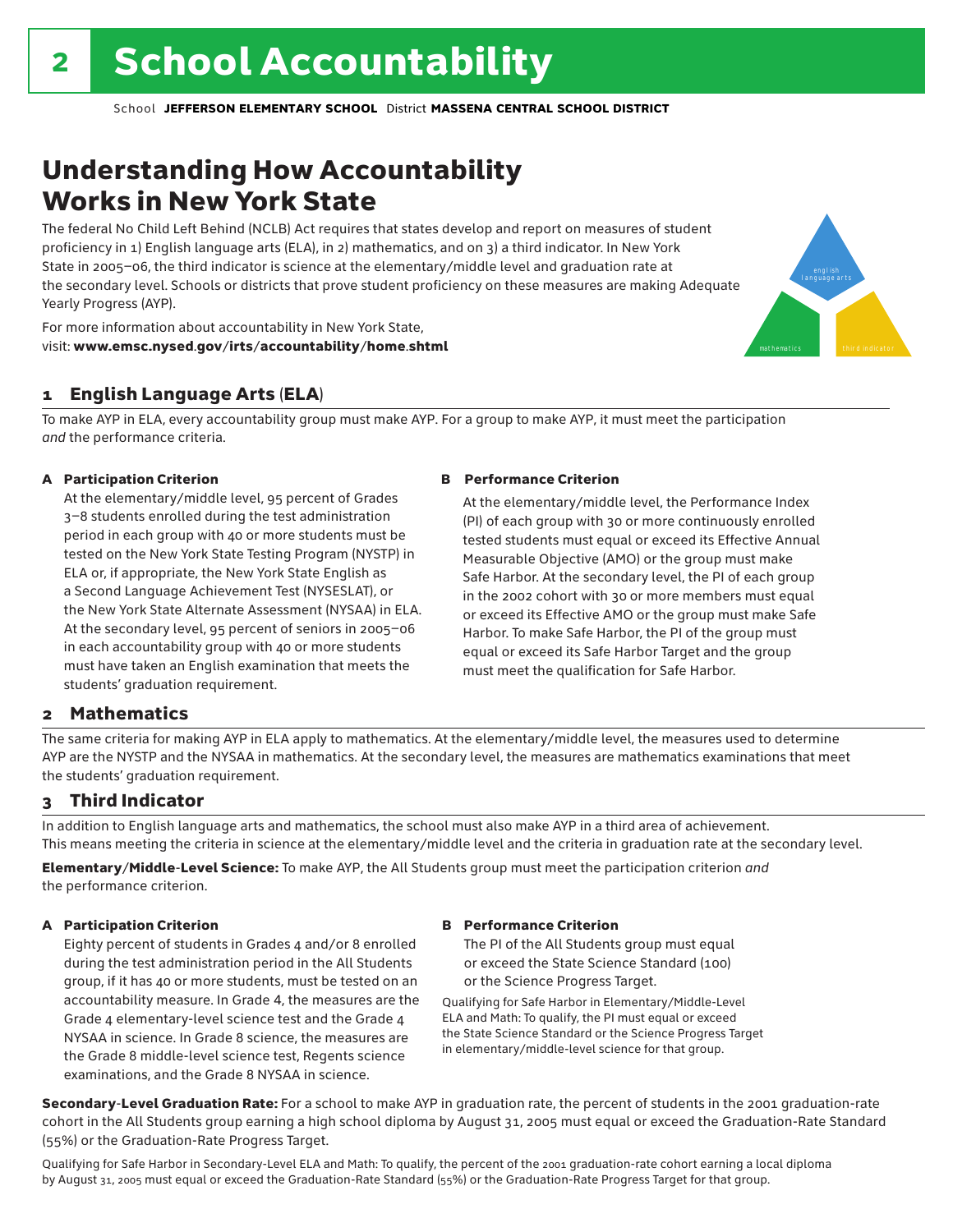# Useful Terms for Understanding Accountability

### Accountability Cohort

The 2002 school accountability cohort consists of all students who first entered Grade 9 anywhere in the 2002–03 school year, and all ungraded students with disabilities who reached their seventeenth birthday in the 2002–03 school year, who were enrolled on October 6, 2005 and did not transfer to a diploma granting program. Students who earned a high school equivalency diploma or enrolled in an approved high school equivalency preparation program by June 30, 2006, are not included in the 2002 school accountability cohort. The 2002 district accountability cohort consists of all students in each school accountability cohort plus students who transferred within the district after BEDS day plus students who were placed outside the district by the Committee on Special Education or district administrators and who met the other requirements for cohort membership. Cohort is defined in Section 100.2 (p) (16) of the Commissioner's Regulations.

### Adequate Yearly Progress (AYP)

Adequate Yearly Progress (AYP) indicates satisfactory progress by a district or a school toward the goal of proficiency for all students.

### Annual Measurable Objective (AMO)

The Annual Measurable Objective (AMO) is the Performance Index (PI) value that signifies that an accountability group is making satisfactory progress toward the goal that 100 percent of students will be proficient in the State's learning standards for English language arts and mathematics by 2013–14. The secondary-level AMO will be increased as specified in  $CR100.2(p)(14)$  and will reach 200 in 2013-14. (See Effective AMO for further information.)

### Continuously Enrolled Students

At the elementary/middle level, continuously enrolled students are those enrolled in the school or district on BEDS day (usually the first Wednesday in October) of the school year until the test administration period. At the secondary level, all students who meet the criteria for inclusion in the accountability cohort are considered to be continuously enrolled.

### Effective Annual Measurable Objective (Effective AMO)

The Effective Annual Measurable Objective (Effective AMO) is the Performance Index (PI) value that each accountability group within a school or district is expected to achieve to make Adequate Yearly Progress (AYP). The Effective AMO is the lowest PI that an accountability group of a given size can achieve in a subject for the group's PI not to be considered significantly different from the AMO for that subject. If an accountability group's PI equals or exceeds the Effective AMO, it is considered to have made AYP. A more complete definition of Effective AMO and a table showing the PI values that each group size must equal or exceed to make AYP are available at www.emsc.nysed.gov/irts.

### Performance Index (PI)

A Performance Index is a value from 0 to 200 that is assigned to an accountability group, indicating how that group performed on a required State test (or approved alternative) in English language arts, mathematics, or science. Student scores on the tests are converted to four performance levels, from Level 1 (indicating no proficiency) to Level 4 (indicating advanced proficiency). At the elementary/middle level, the PI is calculated using the following equation:

100 × [(Count of Continuously Enrolled Tested Students Performing at Levels 2, 3, and 4 + the Count at Levels 3 and  $4$ ) ÷ Count of All Continuously Enrolled Tested Students]

At the secondary level, the PI is calculated using the following equation:

100 × [(Count of Cohort Members Performing at Levels 2, 3, and  $4 +$  the Count at Levels 3 and  $4$ ) ÷ Count of All Cohort Members]

A list of tests used to measure student performance for accountability is available at www.emsc.nysed.gov/irts.

### Progress Target

For accountability groups below the State Standard in science or graduation rate, the Progress Target is an alternate method for making Adequate Yearly Progress (AYP) or qualifying for Safe Harbor in English language arts and mathematics based on improvement over the previous year's performance.

#### Safe Harbor

Safe Harbor provides an alternate means to demonstrate Adequate Yearly Progress (AYP) for accountability groups that do not achieve their Effective Annual Measurable Objectives (AMOs) in English or mathematics.

#### Safe Harbor Targets

The original 2005–06 safe harbor targets were calculated using the following equation:

2005–06 PI + (200 – the 2005–06 PI) × 0.10

The resulting targets were adjusted so that their proportion of the 2005–06 AMO was the same as the original target's proportion of the 2004–05 AMO.

#### Science Progress Target

The elementary/middle-level 2005–06 Science Progress Target is calculated by adding one point to the 2004–05 PI. The 2006–07 Science Progress Target is calculated by adding one point to the 2005–06 PI. The 2006–07 target is provided for groups whose PI was below the State Science Standard in 2005–06.

#### Science Standard

The criterion value that represents a minimally satisfactory performance in science. In 2005–06, the State Science Standard at the elementary/middle level is a Performance Index (PI) of 100. The Commissioner may raise the State Science Standard at his discretion in future years.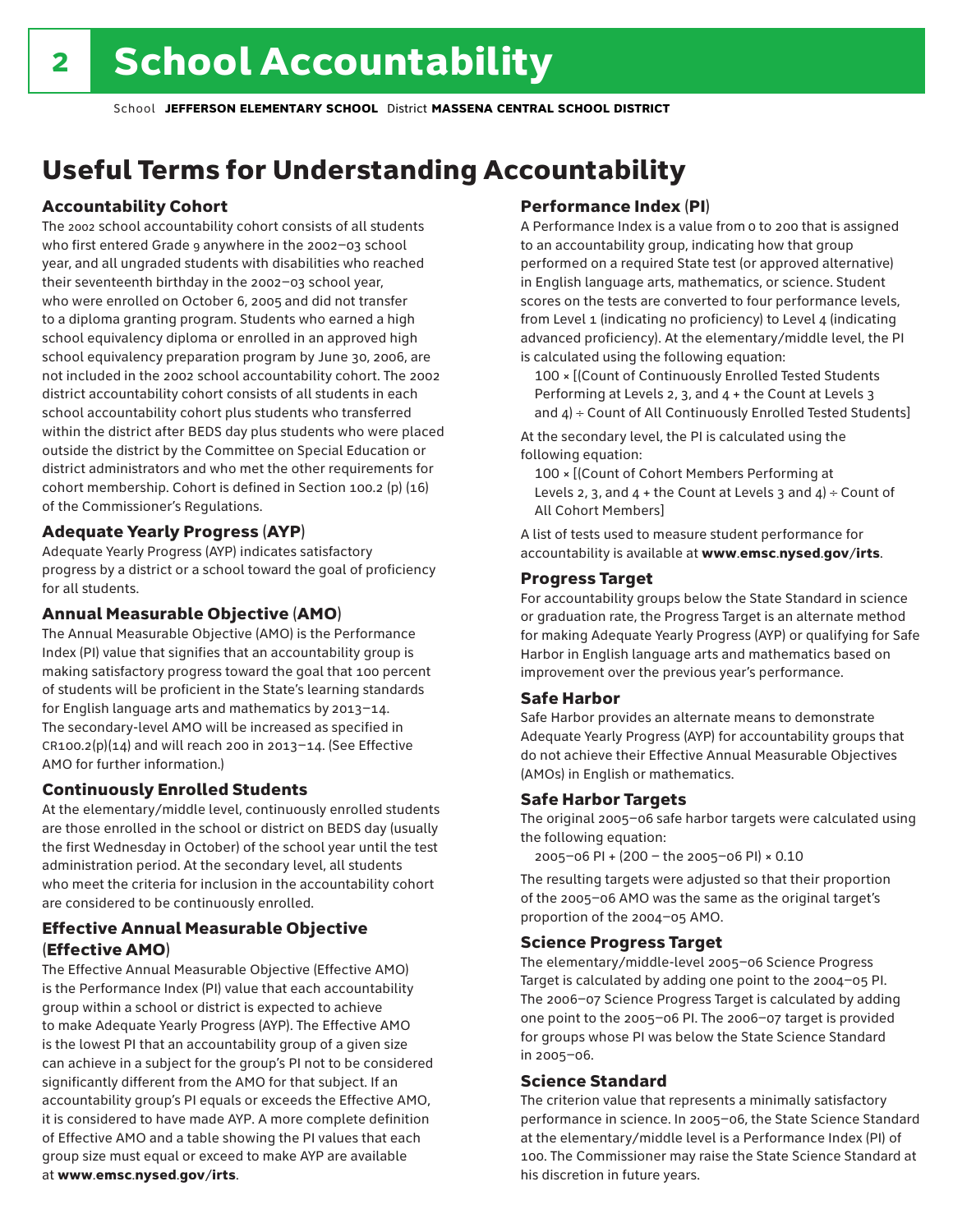# Understanding Your School Accountability Status

The list below defines the school status categories applied to each accountability measure under New York State's accountability system, which is divided into a Federal Title I component and a State component. Accountability measures for schools at the elementary/middle level are English language arts (ELA), mathematics, and science; at the secondary level, they are ELA, mathematics, and graduation rate. A school may be assigned a different status for different accountability measures. The overall status of a school is the status assigned to the school for the accountability measure with the most advanced designation in the hierarchy. If the school receives Title I funds, it is the most advanced designation in the Title I hierarchy, unless the school is in good standing under Title I but identified as SRAP under the State hierarchy. A school that does not receive Title I funding in a school year does not have a federal status in that year; however, all schools receive a state status even if they do not receive Title I funding. Schools in improvement status under Title I must provide school choice for their students; those in need of improvement in year 2 and beyond must also provide Supplemental Education Services to eligible students. Other consequences for schools not in good standing can be found at: www.emsc.nysed.gov/irts/school-accountability/about.shtml.

| <b>Federal Title I Status</b>                                                                                                                                                                                                                                                                                   | <b>New York State Status</b>                                                                                                                                                                                                                                                      |  |  |  |
|-----------------------------------------------------------------------------------------------------------------------------------------------------------------------------------------------------------------------------------------------------------------------------------------------------------------|-----------------------------------------------------------------------------------------------------------------------------------------------------------------------------------------------------------------------------------------------------------------------------------|--|--|--|
| (Applies to all New York State schools receiving Title I funds)                                                                                                                                                                                                                                                 | (Applies to all New York State public schools)                                                                                                                                                                                                                                    |  |  |  |
| School in Good Standing<br>Planning for Restructuring, Restructuring, Requiring Academic Progress, or as a School Under Registration Review.                                                                                                                                                                    | A school is considered to be in good standing if it has not been identified as a School in Need of Improvement, in Corrective Action,                                                                                                                                             |  |  |  |
| School in Need of Improvement (Year 1)<br>A school that has not made AYP on the same accountability<br>measure for two consecutive years while receiving<br>Title I funds is considered a School in Need of Improvement<br>(Year 1) for the following year.                                                     | <b>School Requiring Academic Progress (Year 1)</b><br>A school that has not made AYP on the same accountability<br>measure for two consecutive years is considered a School<br>Requiring Academic Progress (Year 1) for the following year.                                       |  |  |  |
| <b>School in Need of Improvement (Year 2)</b><br>A School in Need of Improvement (Year 1) that does not<br>make AYP on the accountability measure for which it was<br>identified is considered a School in Need of Improvement<br>(Year 2) for the following year, if it continues to receive<br>Title I funds. | <b>School Requiring Academic Progress (Year 2)</b><br>A School Requiring Academic Progress (Year 1) that does not<br>make AYP on the accountability measure for which it was identified<br>is considered a School Requiring Academic Progress (Year 2) for<br>the following year. |  |  |  |
| <b>School in Corrective Action</b>                                                                                                                                                                                                                                                                              | <b>School Requiring Academic Progress (Year 3)</b>                                                                                                                                                                                                                                |  |  |  |
| A School in Need of Improvement (Year 2) that does not                                                                                                                                                                                                                                                          | A School Requiring Academic Progress (Year 2) that does not                                                                                                                                                                                                                       |  |  |  |
| make AYP on the accountability measure for which it was                                                                                                                                                                                                                                                         | make AYP on the accountability measure for which it was identified                                                                                                                                                                                                                |  |  |  |
| identified is considered a School in Corrective Action for the                                                                                                                                                                                                                                                  | is considered a School Requiring Academic Progress (Year 3) for                                                                                                                                                                                                                   |  |  |  |
| following year, if it continues to receive Title I funds.                                                                                                                                                                                                                                                       | the following year.                                                                                                                                                                                                                                                               |  |  |  |
| <b>School Planning for Restructuring</b>                                                                                                                                                                                                                                                                        | <b>School Requiring Academic Progress (Year 4)</b>                                                                                                                                                                                                                                |  |  |  |
| A School in Corrective Action that does not make AYP                                                                                                                                                                                                                                                            | A School Requiring Academic Progress (Year 3) that does not                                                                                                                                                                                                                       |  |  |  |
| on the accountability measure for which it was identified                                                                                                                                                                                                                                                       | make AYP on the accountability measure for which it was identified                                                                                                                                                                                                                |  |  |  |
| is considered a School Planning for Restructuring for                                                                                                                                                                                                                                                           | is considered a School Requiring Academic Progress (Year 4) for                                                                                                                                                                                                                   |  |  |  |
| the following year, if it continues to receive Title I funds.                                                                                                                                                                                                                                                   | the following year.                                                                                                                                                                                                                                                               |  |  |  |
| School Restructuring (Year 1)                                                                                                                                                                                                                                                                                   | <b>School Requiring Academic Progress (Year 5 and above)</b>                                                                                                                                                                                                                      |  |  |  |
| A School Planning for Restructuring that does not make                                                                                                                                                                                                                                                          | A School Requiring Academic Progress (Year 4 and above) that                                                                                                                                                                                                                      |  |  |  |
| AYP on the accountability measure for which it was identified                                                                                                                                                                                                                                                   | does not make AYP on the accountability measure for which it was                                                                                                                                                                                                                  |  |  |  |
| is considered a School Restructuring (Year 1) for the                                                                                                                                                                                                                                                           | identified is considered a School Requiring Academic Progress                                                                                                                                                                                                                     |  |  |  |
| following year, if it continues to receive Title I funds.                                                                                                                                                                                                                                                       | (Year 5 and above) for the following year.                                                                                                                                                                                                                                        |  |  |  |
| ◆ School Restructuring (Year 2)<br>A School Restructuring (Year 1) that does not make AYP on<br>the accountability measure for which it was identified is                                                                                                                                                       |                                                                                                                                                                                                                                                                                   |  |  |  |

considered a School Restructuring (Year 2) for the following year, if it continues to receive Title I funds.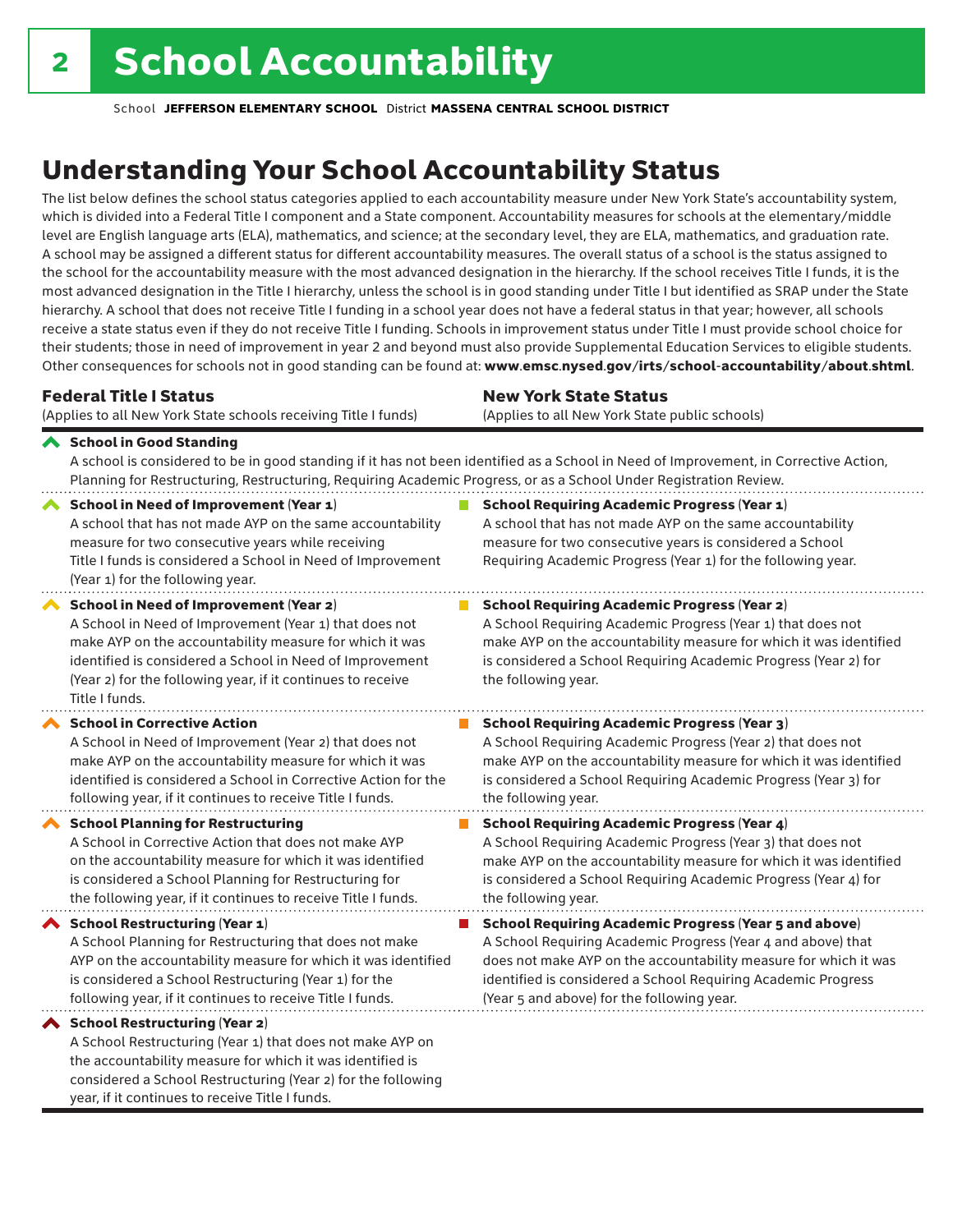# 2 School Accountability

School **JEFFERSON ELEMENTARY SCHOOL** District **MASSENA CENTRAL SCHOOL DISTRICT**

### Summary

| <b>Overall Accountability</b><br>Status (2006-07) | <b>∧</b> Good Standing |                                                         |                        |  |  |  |
|---------------------------------------------------|------------------------|---------------------------------------------------------|------------------------|--|--|--|
|                                                   |                        | <b>Elementary/Middle Level</b>                          | <b>Secondary Level</b> |  |  |  |
|                                                   | ELA                    | Good Standing                                           | ELA                    |  |  |  |
|                                                   | Math                   | Good Standing                                           | Math                   |  |  |  |
|                                                   |                        | Science <a> Good Standing</a>                           | <b>Graduation Rate</b> |  |  |  |
| <b>Title I Part A Funding</b>                     |                        | <b>Years the School Received Title I Part A Funding</b> |                        |  |  |  |

| <b>Title Part A Funding</b> |             | rears the School Received Title Fraft A Funding |             |  |  |  |  |
|-----------------------------|-------------|-------------------------------------------------|-------------|--|--|--|--|
|                             | $2004 - 05$ | 2005–06                                         | $2006 - 07$ |  |  |  |  |
|                             | <b>YES</b>  | YES                                             | <b>YES</b>  |  |  |  |  |
|                             |             |                                                 |             |  |  |  |  |

### On which accountability measures did this school make Adequate Yearly Progress (AYP) and which groups made AYP on each measure?

|                                                     | <b>Elementary/Middle Level</b> |                 |               | <b>Secondary Level</b>   |             |                        |  |
|-----------------------------------------------------|--------------------------------|-----------------|---------------|--------------------------|-------------|------------------------|--|
| <b>Student Groups</b>                               | English<br>Language Arts       | Mathematics     | Science       | English<br>Language Arts | Mathematics | <b>Graduation Rate</b> |  |
| <b>All Students</b>                                 | v                              |                 | V             |                          |             |                        |  |
| <b>Ethnicity</b>                                    |                                |                 |               |                          |             |                        |  |
| American Indian or Alaska Native                    | $\overline{\mathbf{A}}$        | V               |               |                          |             |                        |  |
| <b>Black or African American</b>                    |                                | -               |               | .                        |             |                        |  |
| Hispanic or Latino                                  |                                |                 |               |                          |             |                        |  |
| Asian or Native Hawaiian/Other Pacific<br>Islander  |                                |                 |               |                          |             |                        |  |
| White                                               | v                              | V               |               |                          |             |                        |  |
| <b>Other Groups</b>                                 |                                |                 |               |                          |             |                        |  |
| <b>Students with Disabilities</b>                   |                                | V               |               |                          |             |                        |  |
| Limited English Proficient                          |                                |                 |               |                          |             |                        |  |
| <b>Economically Disadvantaged</b>                   | v                              | V               |               |                          |             |                        |  |
| <b>Student groups making</b><br>AYP in each subject | $\vee$ 4 of 4                  | $\sqrt{5}$ of 5 | $\vee$ 1 of 1 |                          |             |                        |  |

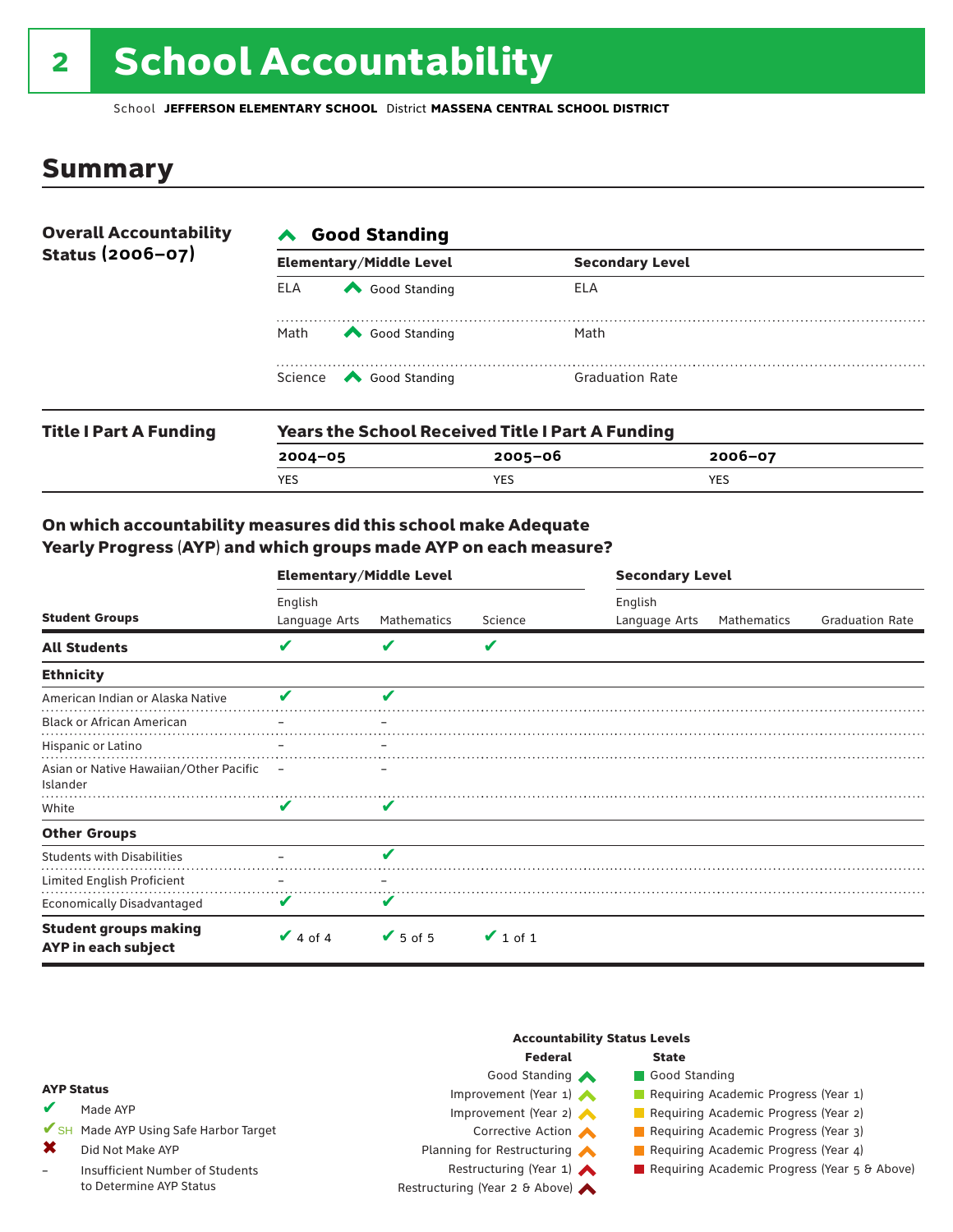# **Elementary/Middle-Level English Language Arts**

| <b>Accountability Status</b><br>for This Subject<br>$(2006 - 07)$ | ▰      | Good Standing                                          |
|-------------------------------------------------------------------|--------|--------------------------------------------------------|
| <b>Accountability Measures</b>                                    | 4 of 4 | Student groups making AYP in English Language Arts     |
|                                                                   | v      | Made AYP                                               |
| <b>Prospective Status</b>                                         |        | This school will be in good standing in 2007-08. [101] |

#### How did students in each accountability group perform on **elementary/middle-level English Language Arts accountability measures?**

|                                                              | <b>AYP</b>                 | Participation <sup>2</sup> |               | Test Performance <sup>3</sup> |                          | <b>Performance Objectives</b> |                    |         |
|--------------------------------------------------------------|----------------------------|----------------------------|---------------|-------------------------------|--------------------------|-------------------------------|--------------------|---------|
| <b>Student Group</b>                                         |                            | Met                        | Percentage    | Met                           | Performance              | Effective                     | Safe Harbor Target |         |
| (Total: Continuous Enrollment) <sup>1</sup>                  | <b>Status</b>              | Criterion                  | <b>Tested</b> | Criterion                     | Index                    | AMO                           | $2005 - 06$        | 2006-07 |
| <b>All Students (247:239)</b>                                | V                          | V                          | 99%           | V                             | 156                      | 115                           |                    |         |
| <b>Ethnicity</b>                                             |                            |                            |               |                               |                          |                               |                    |         |
| American Indian or Alaska Native<br>(48:47)                  | V                          | V                          | 98%           | V                             | 145                      | 108                           |                    |         |
| <b>Black or African American</b><br>(3:3)                    |                            |                            |               |                               |                          |                               |                    |         |
| Hispanic or Latino (2:2)                                     |                            |                            |               |                               |                          |                               |                    |         |
| Asian or Native Hawaiian/Other Pacific -<br>Islander $(1:1)$ |                            |                            |               |                               |                          |                               |                    |         |
| White (193:186)                                              | V                          | ✔                          | 99%           | V                             | 158                      | 114                           |                    |         |
| <b>Other Groups</b>                                          |                            |                            |               |                               |                          |                               |                    |         |
| Students with Disabilities <sup>4</sup><br>(34:29)           |                            |                            |               |                               | $\overline{\phantom{0}}$ | $\qquad \qquad$               |                    |         |
| Limited English Proficient<br>(3:2)                          |                            |                            |               |                               |                          |                               |                    |         |
| Economically Disadvantaged<br>(151:145)                      | $\boldsymbol{\mathcal{U}}$ | ✔                          | 99%           | V                             | 144                      | 113                           |                    |         |
| <b>Final AYP Determination</b>                               | $\vee$ 4 of 4              |                            |               |                               |                          |                               |                    |         |
|                                                              |                            |                            |               |                               |                          |                               |                    |         |

#### notes

- <sup>1</sup> These data show the count of students enrolled during the test administration period (used for Participation) followed by the count of continuously enrolled tested students (used for Performance). For accountability calculations,
- students who were excused from testing for medical reasons are not included in the enrollment count.<br><sup>2</sup> Groups with fewer than 40 students enrolled during the test administration period are not required to meet the participation criterion. If the participation rate of a group fell below 95 percent in 2005–06, the enrollment shown is the sum of 2004–05 and 2005–06 enrollments and the percent tested is the weighted average<br>of the participation rates over those two years.
- of the participation rates over those two years. <sup>3</sup> For schools with fewer than 30 continuously enrolled tested students in the All Students group in 2005–06, data for 2004–05 and 2005–06 were combined to determine counts and PIs. For schools with 30 or more continuously enrolled students in the All Students group in 2005–06, student groups with fewer than 30
- continuously enrolled tested students are not required to meet the performance criterion.<br>If the school failed to make AYP solely because of the performance of students with disabilities, met the 95% participation requirement for this group, and would meet or exceed the AMO for this subject if 34 points were added to the PI, then the school is considered to have made AYP for students with disabilities.
- ‡ This student group did not make AYP in science; therefore, it did not qualify for Safe Harbor.

#### AYP Status

- Made AYP ✔
- ✔SH Made AYP Using Safe Harbor Target
- Did Not Make AYP ✖
- Insufficient Number of Students to Determine AYP Status –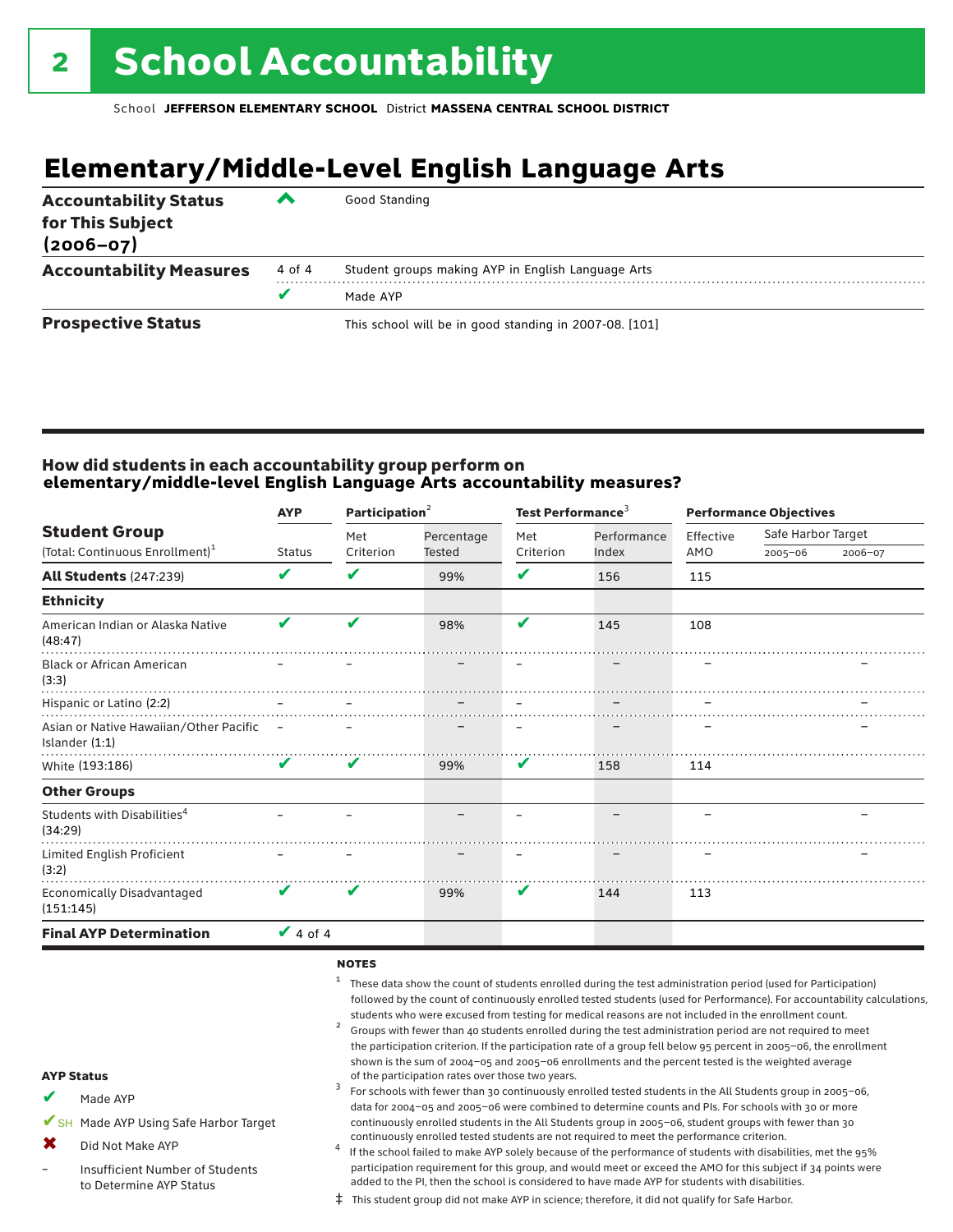# **Elementary/Middle-Level Mathematics**

| <b>Accountability Status</b><br>for This Subject<br>$(2006 - 07)$ | ▰      | Good Standing                                          |
|-------------------------------------------------------------------|--------|--------------------------------------------------------|
| <b>Accountability Measures</b>                                    | 5 of 5 | Student groups making AYP in Mathematics               |
|                                                                   |        | Made AYP                                               |
| <b>Prospective Status</b>                                         |        | This school will be in good standing in 2007-08. [101] |

#### How did students in each accountability group perform on **elementary/middle-level Mathematics accountability measures?**

|                                                              | <b>AYP</b>      | Participation <sup>2</sup> |            | Test Performance <sup>3</sup> |             | <b>Performance Objectives</b> |                    |         |
|--------------------------------------------------------------|-----------------|----------------------------|------------|-------------------------------|-------------|-------------------------------|--------------------|---------|
| <b>Student Group</b>                                         |                 | Met                        | Percentage | Met                           | Performance | Effective                     | Safe Harbor Target |         |
| (Total: Continuous Enrollment) <sup>1</sup>                  | <b>Status</b>   | Criterion                  | Tested     | Criterion                     | Index       | AMO                           | $2005 - 06$        | 2006-07 |
| <b>All Students (244:235)</b>                                | V               | V                          | 100%       | V                             | 172         | 79                            |                    |         |
| <b>Ethnicity</b>                                             |                 |                            |            |                               |             |                               |                    |         |
| American Indian or Alaska Native<br>(48:48)                  | V               | ✔                          | 100%       | V                             | 175         | 72                            |                    |         |
| <b>Black or African American</b><br>(3:3)                    |                 |                            |            |                               |             |                               |                    |         |
| Hispanic or Latino (2:2)                                     |                 |                            |            |                               |             |                               |                    |         |
| Asian or Native Hawaiian/Other Pacific –<br>Islander $(1:1)$ |                 |                            |            |                               |             |                               |                    |         |
| White (190:181)                                              | V               | V                          | 99%        | V                             | 170         | 78                            |                    |         |
| <b>Other Groups</b>                                          |                 |                            |            |                               |             |                               |                    |         |
| Students with Disabilities <sup>4</sup><br>(34:30)           | V               |                            |            | V                             | 117         | 69                            |                    |         |
| Limited English Proficient<br>(3:3)                          |                 |                            |            |                               |             |                               |                    |         |
| <b>Economically Disadvantaged</b><br>(147:140)               | V               | V                          | 99%        | V                             | 165         | 77                            |                    |         |
| <b>Final AYP Determination</b>                               | $\sqrt{5}$ of 5 |                            |            |                               |             |                               |                    |         |
|                                                              |                 |                            |            |                               |             |                               |                    |         |

#### notes

- <sup>1</sup> These data show the count of students enrolled during the test administration period (used for Participation) followed by the count of continuously enrolled tested students (used for Performance). For accountability calculations,
	- students who were excused from testing for medical reasons are not included in the enrollment count.<br><sup>2</sup> Groups with fewer than 40 students enrolled during the test administration period are not required to meet the participation criterion. If the participation rate of a group fell below 95 percent in 2005–06, the enrollment shown is the sum of 2004–05 and 2005–06 enrollments and the percent tested is the weighted average<br>of the participation rates over those two years. of the participation rates over those two years. <sup>3</sup> For schools with fewer than 30 continuously enrolled tested students in the All Students group in 2005–06,

Made AYP ✔

✔SH Made AYP Using Safe Harbor Target

Did Not Make AYP ✖

AYP Status

Insufficient Number of Students to Determine AYP Status –

continuously enrolled tested students are not required to meet the performance criterion. <sup>4</sup> If the school failed to make AYP solely because of the performance of students with disabilities, met the 95% participation requirement for this group, and would meet or exceed the AMO for this subject if 34 points were added to the PI, then the school is considered to have made AYP for students with disabilities.

data for 2004–05 and 2005–06 were combined to determine counts and PIs. For schools with 30 or more continuously enrolled students in the All Students group in 2005–06, student groups with fewer than 30

‡ This student group did not make AYP in science; therefore, it did not qualify for Safe Harbor.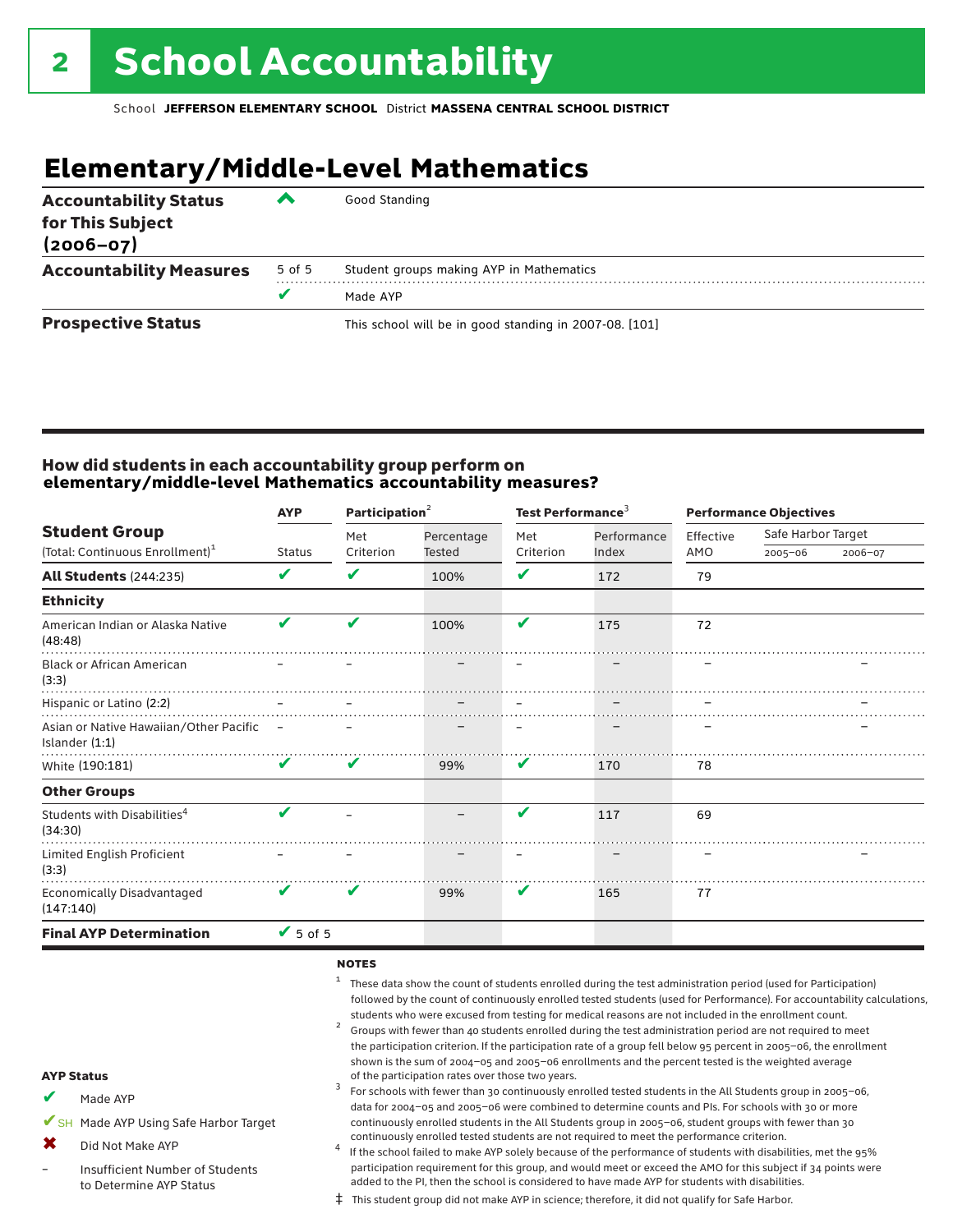# Elementary/Middle-Level Science

| <b>Accountability Status</b><br>for This Subject<br>$(2006 - 07)$ | ▞      | Good Standing                                          |
|-------------------------------------------------------------------|--------|--------------------------------------------------------|
| <b>Accountability Measures</b>                                    | 1 of 1 | Student groups making AYP in Science                   |
|                                                                   | v      | Made AYP                                               |
| <b>Prospective Status</b>                                         |        | This school will be in good standing in 2007-08. [101] |

### How did students in each accountability group perform on elementary/middle-level science accountability measures?

|                                                          | <b>AYP</b>    |                      | Participation <sup>2</sup> |            | Test Performance <sup>3</sup> |             | <b>Performance Objectives</b> |                 |  |
|----------------------------------------------------------|---------------|----------------------|----------------------------|------------|-------------------------------|-------------|-------------------------------|-----------------|--|
| <b>Student Group</b>                                     |               | Safe Harbor          | Met                        | Percentage | Met                           | Performance | State                         | Progress Target |  |
| (Total: Continuous Enrollment) <sup>1</sup>              |               | Status Qualification | Criterion                  | Tested     | Criterion                     | Index       | Standard                      | 2005-06 2006-07 |  |
| <b>All Students (62:60)</b>                              | V             | Oualified            | V                          | 98%        | V                             | 195         | 100                           |                 |  |
| <b>Ethnicity</b>                                         |               |                      |                            |            |                               |             |                               |                 |  |
| American Indian or Alaska Native<br>(13:13)              |               |                      |                            |            |                               |             |                               |                 |  |
| <b>Black or African American</b><br>(0:0)                |               |                      |                            |            |                               |             |                               |                 |  |
| Hispanic or Latino (1:1)                                 |               |                      |                            |            |                               |             |                               |                 |  |
| Asian or Native Hawaiian/Other Pacific<br>Islander (0:0) |               |                      |                            |            |                               |             |                               |                 |  |
| White (48:46)                                            |               | Oualified            | V                          | 98%        | V                             | 196         | 100                           |                 |  |
| <b>Other Groups</b>                                      |               |                      |                            |            |                               |             |                               |                 |  |
| <b>Students with Disabilities</b><br>(7:7)               |               |                      |                            |            |                               |             |                               |                 |  |
| Limited English Proficient<br>(1:1)                      |               |                      |                            |            |                               |             |                               |                 |  |
| <b>Economically Disadvantaged</b><br>(35:33)             |               |                      |                            |            | V                             | 194         | 100                           |                 |  |
| <b>Final AYP Determination</b>                           | $\vee$ 1 of 1 |                      |                            |            |                               |             |                               |                 |  |

#### **NOTES**

#### $1$  These data show the count of students enrolled during the test administration period (used for Participation) followed by the count of continuously enrolled tested students (used for Performance). For accountability calculations,

# students who were excused from testing for medical reasons are not included in the enrollment count.<br><sup>2</sup> Groups with fewer than 40 students enrolled during the test administration period are not required to meet

the participation criterion. If the participation rate of a group fell below 80 percent in 2005–06, the enrollment shown is the sum of 2004–05 and 2005–06 enrollments and the percent tested is the weighted average of the

participation rates over those two years.<br><sup>3</sup> Groups with fewer than 30 continuously enrolled tested students are not required to meet the performance criterion. For schools with fewer than 30 continuously enrolled tested students in 2005–06, data for 2004–05 and 2005–06 were combined to determine counts and performance indices.

#### AYP Status

Made AYP ✔

✔SH Made AYP Using Safe Harbor Target

Did Not Make AYP  $\mathbf x$ 

Insufficient Number of Students to Determine AYP Status –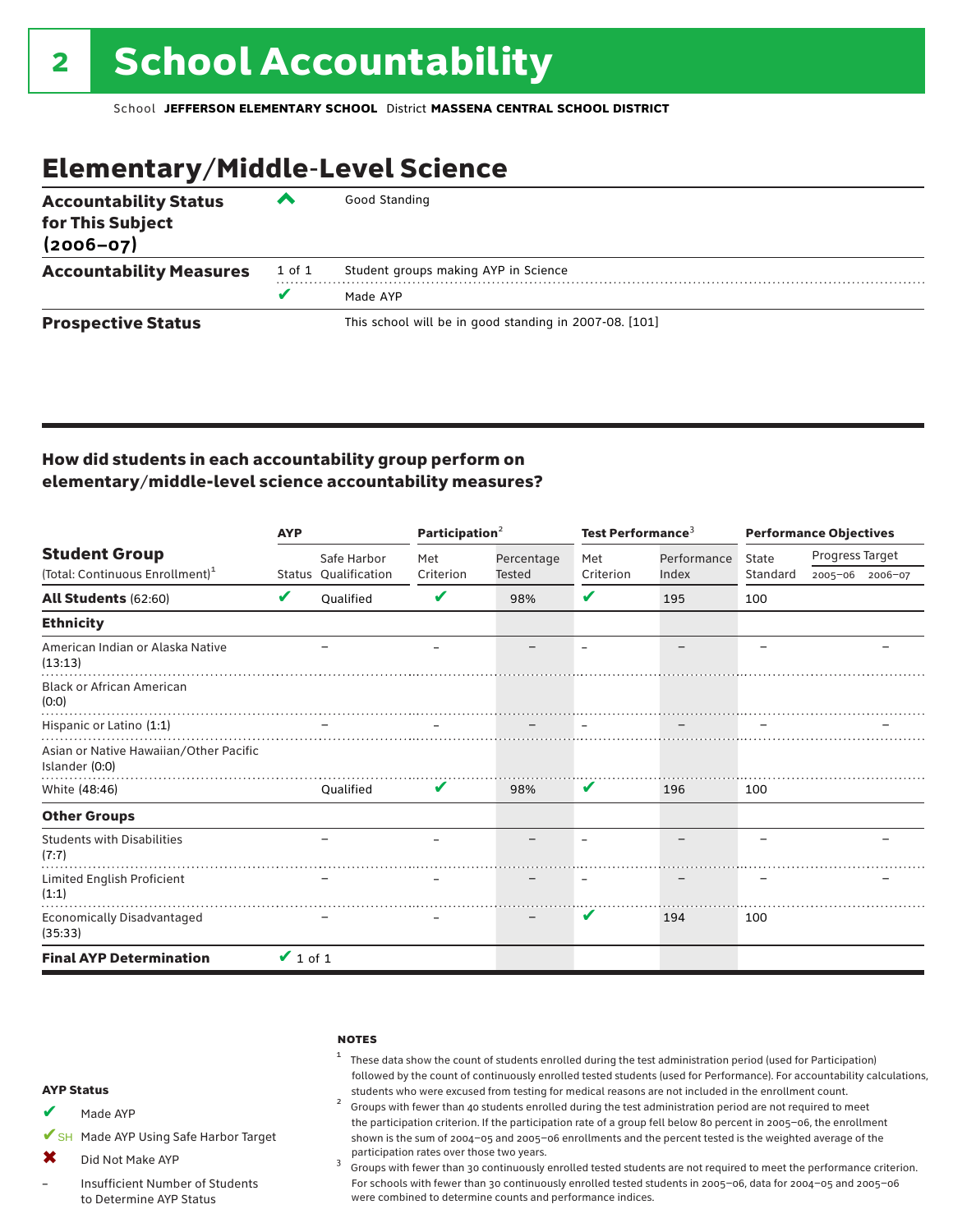### Summary of 2005–06 School Performance

Performance on the State assessments in English language arts, mathematics, and science at the elementary and middle levels is reported in terms of mean scores and the percentage of tested students scoring at or above Level 2, Level 3, and Level 4. Performance on the State assessments in ELA and mathematics at the secondary level is reported in terms of the percentage of students in a cohort scoring at these levels.

|                              | Percentage of students that<br>scored at or above Level 3 | Total<br>Tested |      |
|------------------------------|-----------------------------------------------------------|-----------------|------|
| <b>English Language Arts</b> | 0%                                                        | 50%             | 100% |
| Grade 3                      | 80%                                                       |                 | 55   |
| Grade 4                      | 56%                                                       |                 | 61   |
| Grade 5                      | 65%                                                       |                 | 57   |
| Grade 6                      | 52%                                                       |                 | 69   |
| <b>Mathematics</b>           |                                                           |                 |      |
| Grade 3                      | 91%                                                       |                 | 54   |
| Grade 4                      | 83%                                                       |                 | 60   |
| Grade 5                      | 69%                                                       |                 | 59   |
| Grade 6                      | 61%                                                       |                 | 69   |
| <b>Science</b>               |                                                           |                 |      |
| Grade 4                      | 95%                                                       |                 | 61   |

### About the Performance Level Descriptors

#### Level 1: Not Meeting Learning Standards.

Student performance does not demonstrate an understanding of the content expected in the subject and grade level.

#### Level 2: Partially Meeting Learning Standards.

Student performance demonstrates a partial understanding of the content expected in the subject and grade level.

#### Level 3: Meeting Learning Standards.

Student performance demonstrates an understanding of the content expected in the subject and grade level.

#### Level 4: Meeting Learning Standards with Distinction.

Student performance demonstrates a thorough understanding of the content expected in the subject and grade level.

#### How are Need/Resource Capacity (N/RC) categories determined?

Districts are divided into high, average, and low need categories based on their ability to meet the special needs of their students with local resources. Districts in the high need category are subdivided into four categories based on enrollment size and, in some cases, number of students per square mile. More information about the categories can be found in the *Report to the Governor and the Legislature on the Educational Status of the State's Schools* at www.emsc.nysed.gov/irts.

In this section, this school's performance is compared with that of similar schools.

#### What are Similar Schools?

Within each N/RC category, the Department identifies Similar Schools: schools that serve similar students and have similar resources. Each school report card compares the school's performance with that of similar schools. The following factors are considered in grouping schools: a) the grade level served by the school and b) rates of student poverty and limited English proficiency. Student poverty levels are indicated by determining the percentage of children in each school who participate in the free-lunch program. By combining these factors, a measure of student need is created and used to place schools into relatively low (lowest quartile), relatively high (highest quartile), and typical (mid-range) groups.

#### This School's Similar Schools Group: **12**

All schools in this group are elementary level schools in rural school districts with high student needs in relation to district resources. The schools in this group are in the higher range of student needs for elementary level schools in these districts.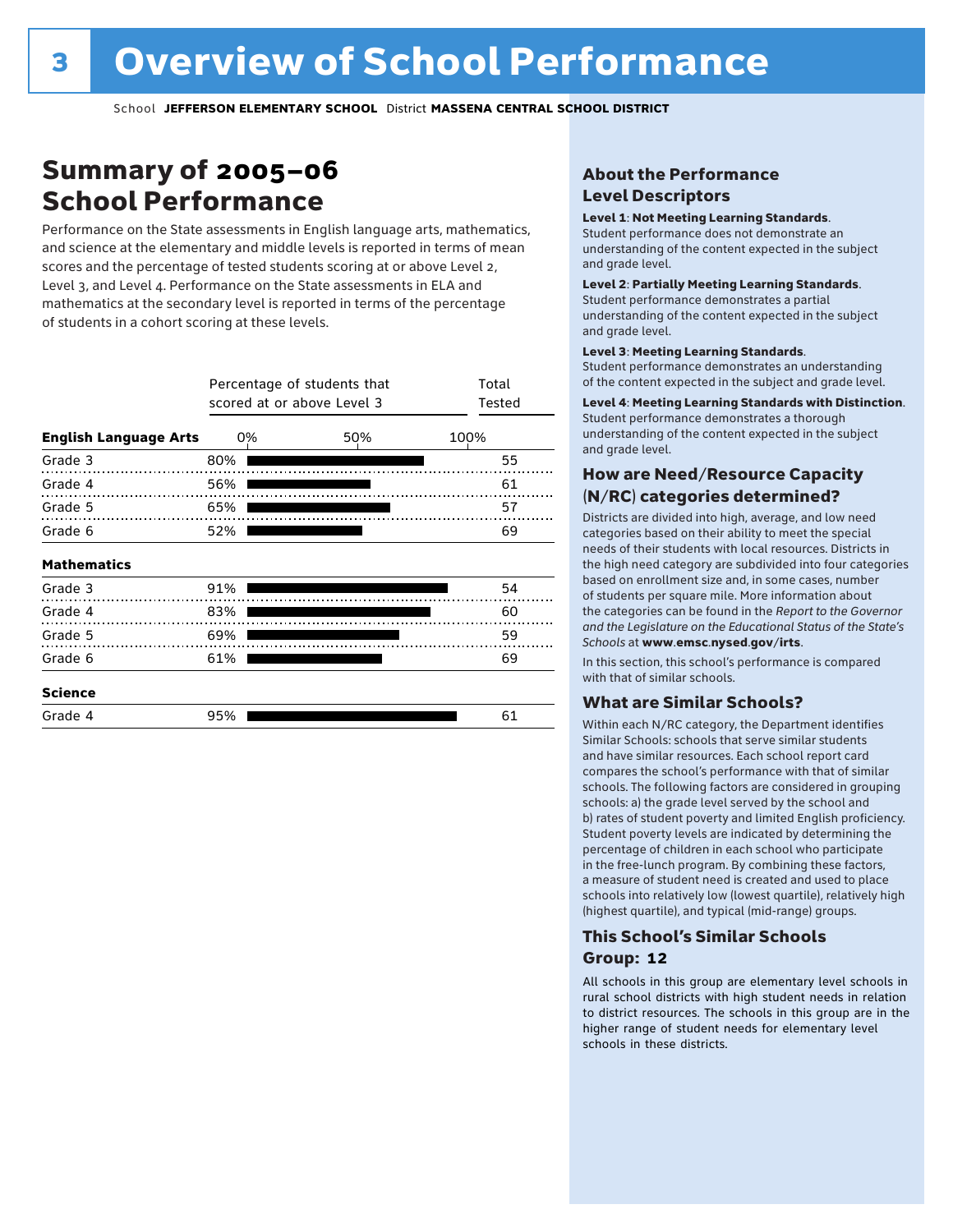## **This School's Results in Grade 3 English Language Arts**

|                                                    |        | <b>This School</b>                                                 |                                 |         |         | <b>Similar Schools</b> |                                     |                                 |    |
|----------------------------------------------------|--------|--------------------------------------------------------------------|---------------------------------|---------|---------|------------------------|-------------------------------------|---------------------------------|----|
|                                                    |        | Percentage scoring at level(s):<br>Percentage scoring at level(s): |                                 |         |         |                        |                                     |                                 |    |
|                                                    |        | $2 - 4$                                                            | $3 - 4$                         |         | 4       | $2 - 4$                | $3 - 4$                             | $\overline{4}$                  |    |
| Mean Score: 689                                    | Range: | 616-780                                                            | 650-780                         |         | 730-780 |                        |                                     |                                 |    |
|                                                    | 100%   | 96%                                                                | 80%                             |         |         | 90%                    | 63%                                 |                                 |    |
|                                                    |        |                                                                    |                                 |         | 18%     |                        |                                     | 4%                              |    |
| Number of Students:                                |        | 53                                                                 | 44                              |         | 10      |                        |                                     |                                 |    |
| <b>Results by</b>                                  |        | 2005-06 School Year                                                |                                 |         |         |                        | 2004-05 School Year                 |                                 |    |
|                                                    |        | Total                                                              | Percentage scoring at level(s): |         |         | Total                  |                                     | Percentage scoring at level(s): |    |
| <b>Student Group</b>                               |        | Tested                                                             | $2 - 4$                         | $3 - 4$ | 4       | Tested                 | $2 - 4$                             | $3 - 4$                         | 4  |
| <b>All Students</b>                                |        | 55                                                                 | 96%                             | 80%     | 18%     |                        |                                     |                                 |    |
| Female                                             |        | 26                                                                 | 92%                             | 81%     | 27%     |                        |                                     |                                 |    |
| Male                                               |        | 29                                                                 | 100%                            | 79%     | 10%     |                        |                                     |                                 |    |
| American Indian or Alaska Native                   |        | $\overline{1}$                                                     |                                 |         |         |                        |                                     |                                 |    |
| Black or African American                          |        | $\mathbf{1}$                                                       |                                 |         |         |                        |                                     |                                 |    |
| Hispanic or Latino                                 |        | 1                                                                  |                                 |         |         |                        |                                     |                                 |    |
| Asian or Native Hawaiian/Other<br>Pacific Islander |        |                                                                    |                                 |         |         |                        |                                     |                                 |    |
| White                                              |        | 46                                                                 | 96%                             | 85%     | 20%     |                        | This test was not given in 2004-05. |                                 | μ, |
| Small Group Totals                                 |        | 9                                                                  | 100%                            | 56%     | 11%     |                        |                                     |                                 |    |
| <b>General-Education Students</b>                  |        | 48                                                                 | 100%                            | 85%     | 19%     |                        |                                     |                                 |    |
| <b>Students with Disabilities</b>                  |        | $\overline{1}$                                                     | 71%                             | 43%     | 14%     |                        |                                     |                                 |    |
| English Proficient                                 |        | 55                                                                 | 96%                             | 80%     | 18%     |                        |                                     |                                 |    |
| Limited English Proficient                         |        |                                                                    |                                 |         |         |                        |                                     |                                 |    |
| Economically Disadvantaged                         |        | 35                                                                 | 94%                             | 69%     | 17%     |                        |                                     |                                 |    |
| Not Disadvantaged                                  |        | 20                                                                 | 100%                            | 100%    | 20%     |                        |                                     |                                 |    |
| Migrant                                            |        |                                                                    |                                 |         |         |                        |                                     |                                 |    |
| Not Migrant                                        |        | 55                                                                 | 96%                             | 80%     | 18%     |                        |                                     |                                 |    |
| ----                                               |        |                                                                    |                                 |         |         |                        |                                     |                                 |    |

**NOTES** 

The – symbol indicates that data for a group of students has been suppressed. If a group has fewer than five students, data for that group and the next smallest group(s) are suppressed to protect the privacy of individual students.

| <b>Other</b>                                                                            | 2005-06 School Year |                                                        |  |  | 2004-05 School Year |                                        |         |     |
|-----------------------------------------------------------------------------------------|---------------------|--------------------------------------------------------|--|--|---------------------|----------------------------------------|---------|-----|
| <b>Assessments</b>                                                                      | Total<br>Tested     | Number scoring at level(s):<br>$3 - 4$<br>$2 - 4$<br>4 |  |  | Total<br>Tested     | Number scoring at level(s):<br>$2 - 4$ | $3 - 4$ | 4   |
| New York State Alternate Assessment<br>(NYSAA): Grade 3 Equivalent                      |                     |                                                        |  |  |                     | This test was not given in 2004-05.    |         |     |
| New York State English as a Second<br>Language Achievement Test (NYSESLAT)t:<br>Grade 3 |                     |                                                        |  |  | N/A                 | N/A                                    | N/A     | N/A |

† Results in this report are shown for students who took the NYSESLAT in lieu of the New York State Testing Program assessment for accountability purposes.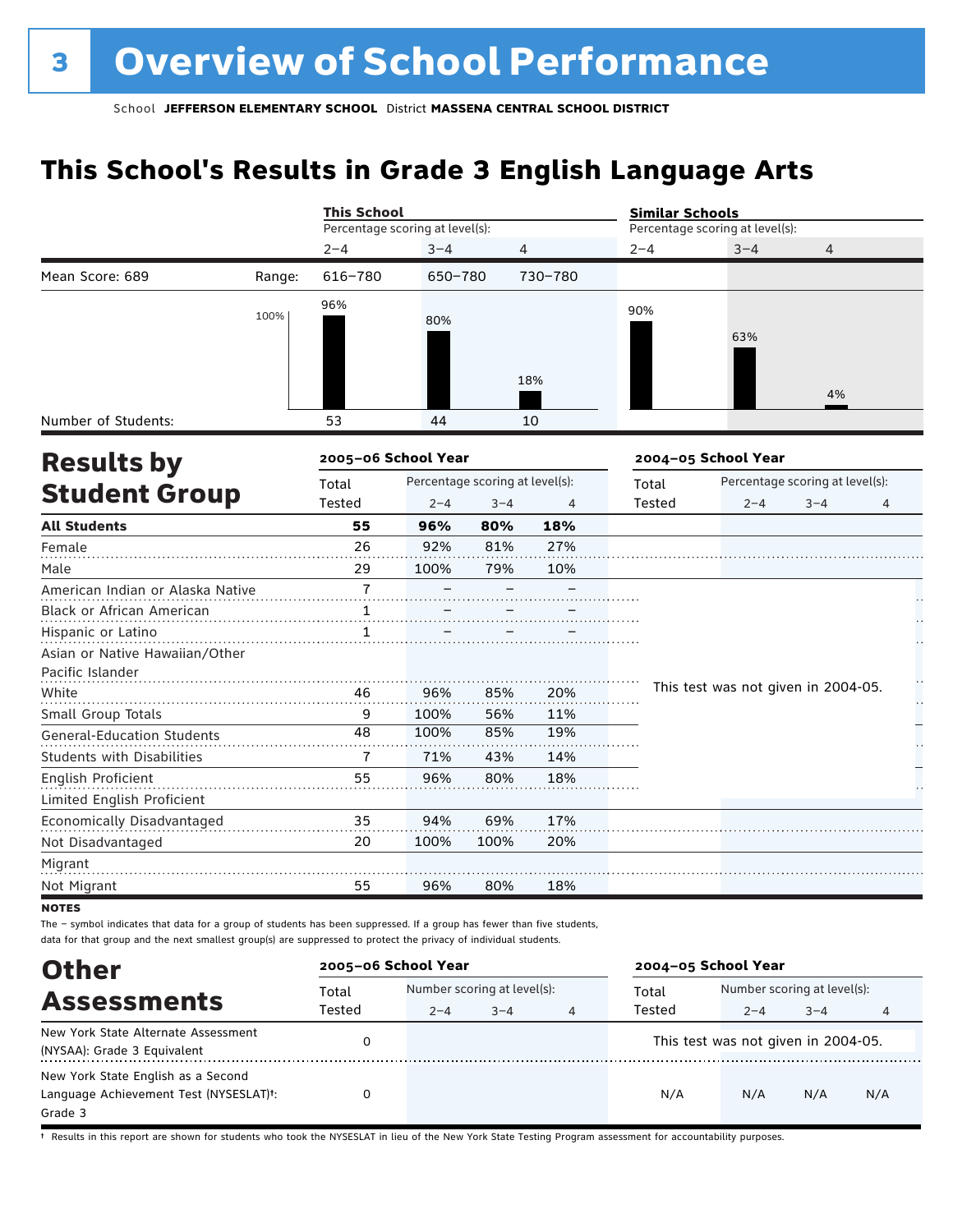## **This School's Results in Grade 3 Mathematics**

|                                                    |        | <b>This School</b>              |                                 |         |                | <b>Similar Schools</b> |                                     |                                 |    |  |
|----------------------------------------------------|--------|---------------------------------|---------------------------------|---------|----------------|------------------------|-------------------------------------|---------------------------------|----|--|
|                                                    |        | Percentage scoring at level(s): |                                 |         |                |                        | Percentage scoring at level(s):     |                                 |    |  |
|                                                    |        | $2 - 4$                         | $3 - 4$                         |         | $\overline{4}$ | $2 - 4$                | $3 - 4$                             | 4                               |    |  |
| Mean Score: 686                                    | Range: | 624-770                         | 650-770                         |         | 703-770        |                        |                                     |                                 |    |  |
|                                                    | 100%   | 100%                            | 91%                             |         | 33%            | 95%                    | 78%                                 | 15%                             |    |  |
| Number of Students:                                |        | 54                              | 49                              |         | 18             |                        |                                     |                                 |    |  |
| <b>Results by</b>                                  |        | 2005-06 School Year             |                                 |         |                |                        | 2004-05 School Year                 |                                 |    |  |
|                                                    |        | Total                           | Percentage scoring at level(s): |         |                | Total                  |                                     | Percentage scoring at level(s): |    |  |
| <b>Student Group</b>                               |        | Tested                          | $2 - 4$                         | $3 - 4$ | 4              | Tested                 | $2 - 4$                             | $3 - 4$                         | 4  |  |
| <b>All Students</b>                                |        | 54                              | 100%                            | 91%     | 33%            |                        |                                     |                                 |    |  |
| Female                                             |        | 26                              | 100%                            | 96%     | 35%            |                        |                                     |                                 |    |  |
| Male                                               |        | 28                              | 100%                            | 86%     | 32%            |                        |                                     |                                 |    |  |
| American Indian or Alaska Native                   |        | $\overline{1}$                  |                                 |         |                |                        |                                     |                                 |    |  |
| <b>Black or African American</b>                   |        | 1<br>.                          |                                 |         |                |                        |                                     |                                 |    |  |
| Hispanic or Latino                                 |        | 1                               |                                 |         |                |                        |                                     |                                 |    |  |
| Asian or Native Hawaiian/Other<br>Pacific Islander |        |                                 |                                 |         |                |                        |                                     |                                 |    |  |
| White                                              |        | 45                              | 100%                            | 93%     | 38%            |                        | This test was not given in 2004-05. |                                 |    |  |
| Small Group Totals                                 |        | 9                               | 100%                            | 78%     | 11%            |                        |                                     |                                 | μ, |  |
| <b>General-Education Students</b>                  |        | 47                              | 100%                            | 94%     | 36%            |                        |                                     |                                 |    |  |
| <b>Students with Disabilities</b>                  |        | 7                               | 100%                            | 71%     | 14%            |                        |                                     |                                 |    |  |
| English Proficient                                 |        | 54                              | 100%                            | 91%     | 33%            |                        |                                     |                                 |    |  |
| Limited English Proficient                         |        |                                 |                                 |         |                |                        |                                     |                                 |    |  |
| Economically Disadvantaged                         |        | 34                              | 100%                            | 85%     | 24%            |                        |                                     |                                 |    |  |
| Not Disadvantaged                                  |        | 20                              | 100%                            | 100%    | 50%            |                        |                                     |                                 |    |  |
| Migrant                                            |        |                                 |                                 |         |                |                        |                                     |                                 |    |  |
| Not Migrant                                        |        | 54                              | 100%                            | 91%     | 33%            |                        |                                     |                                 |    |  |

**NOTES** 

| <b>Other</b>                                                       | 2005-06 School Year |         |                                        | 2004-05 School Year |                                        |         |  |  |
|--------------------------------------------------------------------|---------------------|---------|----------------------------------------|---------------------|----------------------------------------|---------|--|--|
| <b>Assessments</b>                                                 | Total<br>Tested     | $2 - 4$ | Number scoring at level(s):<br>$3 - 4$ | Total<br>Tested     | Number scoring at level(s):<br>$2 - 4$ | $3 - 4$ |  |  |
| New York State Alternate Assessment<br>(NYSAA): Grade 3 Equivalent |                     |         |                                        |                     | This test was not given in 2004-05.    |         |  |  |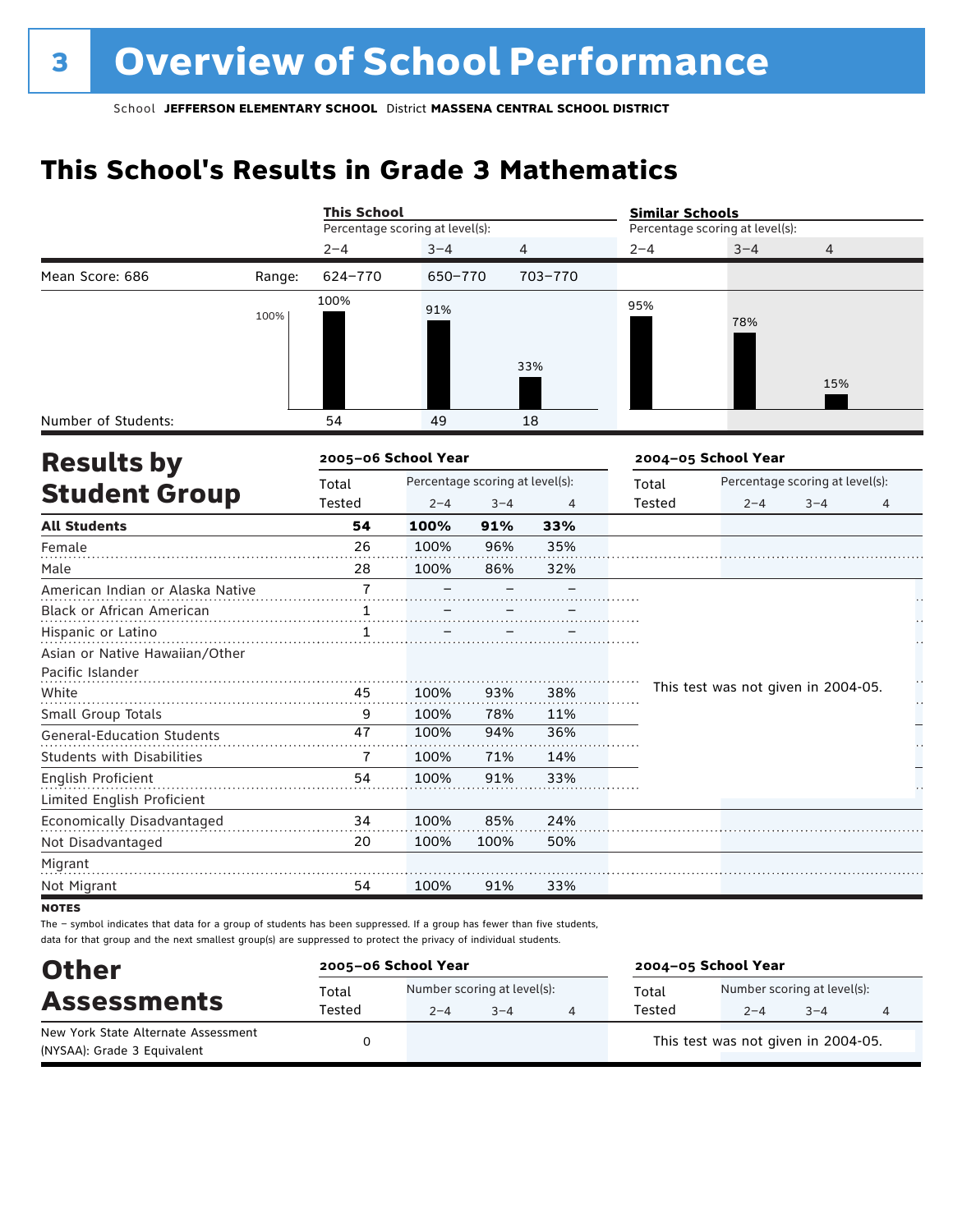### **This School's Results in Grade 4 English Language Arts**

|                                   |        | <b>This School</b>              |                                 |         |         | <b>Similar Schools</b> |                                                                  |                                 |              |
|-----------------------------------|--------|---------------------------------|---------------------------------|---------|---------|------------------------|------------------------------------------------------------------|---------------------------------|--------------|
|                                   |        | Percentage scoring at level(s): |                                 |         |         |                        | Percentage scoring at level(s):                                  |                                 |              |
|                                   |        | $2 - 4$                         | $3 - 4$                         | 4       |         | $2 - 4$                | $3 - 4$                                                          | 4                               |              |
| Mean Score: 652                   | Range: | $612 - 775$                     | 650-775                         |         | 716-775 |                        |                                                                  |                                 |              |
|                                   | 100%   | 87%                             |                                 |         |         | 88%                    |                                                                  |                                 |              |
|                                   |        |                                 | 56%                             |         |         |                        | 60%                                                              |                                 |              |
|                                   |        |                                 |                                 |         |         |                        |                                                                  |                                 |              |
|                                   |        |                                 |                                 |         | 3%      |                        |                                                                  | 4%                              |              |
| Number of Students:               |        | 53                              | 34                              |         | 2       |                        |                                                                  |                                 |              |
|                                   |        |                                 |                                 |         |         |                        |                                                                  |                                 |              |
| <b>Results by</b>                 |        | 2005-06 School Year             |                                 |         |         |                        | 2004-05 School Year                                              |                                 |              |
| <b>Student Group</b>              |        | Total                           | Percentage scoring at level(s): |         |         | Total                  |                                                                  | Percentage scoring at level(s): |              |
|                                   |        | Tested                          | $2 - 4$                         | $3 - 4$ | 4       | Tested                 | $2 - 4$                                                          | $3 - 4$                         | 4            |
| <b>All Students</b>               |        | 61                              | 87%                             | 56%     | 3%      |                        |                                                                  |                                 |              |
| Female                            |        | 27                              | 89%                             | 63%     | 7%      |                        |                                                                  |                                 |              |
| Male                              |        | 34                              | 85%                             | 50%     | 0%      |                        |                                                                  |                                 |              |
| American Indian or Alaska Native  |        | 12                              |                                 |         |         |                        |                                                                  |                                 |              |
| <b>Black or African American</b>  |        |                                 |                                 |         |         |                        |                                                                  |                                 |              |
| Hispanic or Latino                |        | 1                               |                                 |         |         |                        | New assessments for elementary-                                  |                                 |              |
| Asian or Native Hawaiian/Other    |        |                                 |                                 |         |         |                        | and middle-level English language                                |                                 |              |
| Pacific Islander                  |        |                                 |                                 |         |         |                        | arts and mathematics were                                        |                                 |              |
| White                             |        | 48                              | 85%                             | 56%     | 4%      |                        | administered in 2006. Results from                               |                                 | $\mathbf{r}$ |
| Small Group Totals                |        | 13                              | 92%                             | 54%     | 0%      |                        | these assessments cannot be directly                             |                                 |              |
| <b>General-Education Students</b> |        | 54                              | 91%                             | 61%     | 4%      |                        | compared to results from previously<br>administered assessments. |                                 | μ,           |
| <b>Students with Disabilities</b> |        | 7                               | 57%                             | 14%     | 0%      |                        |                                                                  |                                 |              |
| <b>English Proficient</b>         |        | 61                              | 87%                             | 56%     | 3%      |                        |                                                                  |                                 |              |
| Limited English Proficient        |        |                                 |                                 |         |         |                        |                                                                  |                                 |              |
| Economically Disadvantaged        |        | 34                              | 79%                             | 44%     | 0%      |                        |                                                                  |                                 |              |
| Not Disadvantaged                 |        | 27                              | 96%                             | 70%     | 7%      |                        |                                                                  |                                 |              |
| Migrant                           |        |                                 |                                 |         |         |                        |                                                                  |                                 |              |
| Not Migrant                       |        | 61                              | 87%                             | 56%     | 3%      |                        |                                                                  |                                 |              |
| <b>NOTES</b>                      |        |                                 |                                 |         |         |                        |                                                                  |                                 |              |

The – symbol indicates that data for a group of students has been suppressed. If a group has fewer than five students, data for that group and the next smallest group(s) are suppressed to protect the privacy of individual students.

| <b>Other</b>                                        | 2005-06 School Year |                             |         |     | 2004-05 School Year |                             |         |   |
|-----------------------------------------------------|---------------------|-----------------------------|---------|-----|---------------------|-----------------------------|---------|---|
| <b>Assessments</b>                                  | Total               | Number scoring at level(s): |         |     | Total               | Number scoring at level(s): |         |   |
|                                                     | Tested              | $2 - 4$                     | $3 - 4$ | 4   | Tested              | $2 - 4$                     | $3 - 4$ | 4 |
| New York State Alternate Assessment                 |                     | -                           |         |     |                     |                             |         |   |
| (NYSAA): Grade 4 Equivalent                         |                     |                             |         |     |                     |                             |         |   |
| New York State English as a Second                  |                     |                             |         |     |                     |                             |         |   |
| Language Achievement Test (NYSESLAT) <sup>+</sup> : |                     |                             |         | N/A |                     |                             |         |   |
| Grade 4                                             |                     |                             |         |     |                     |                             |         |   |

† Results in this report are shown for students who took the NYSESLAT in lieu of the New York State Testing Program assessment for accountability purposes.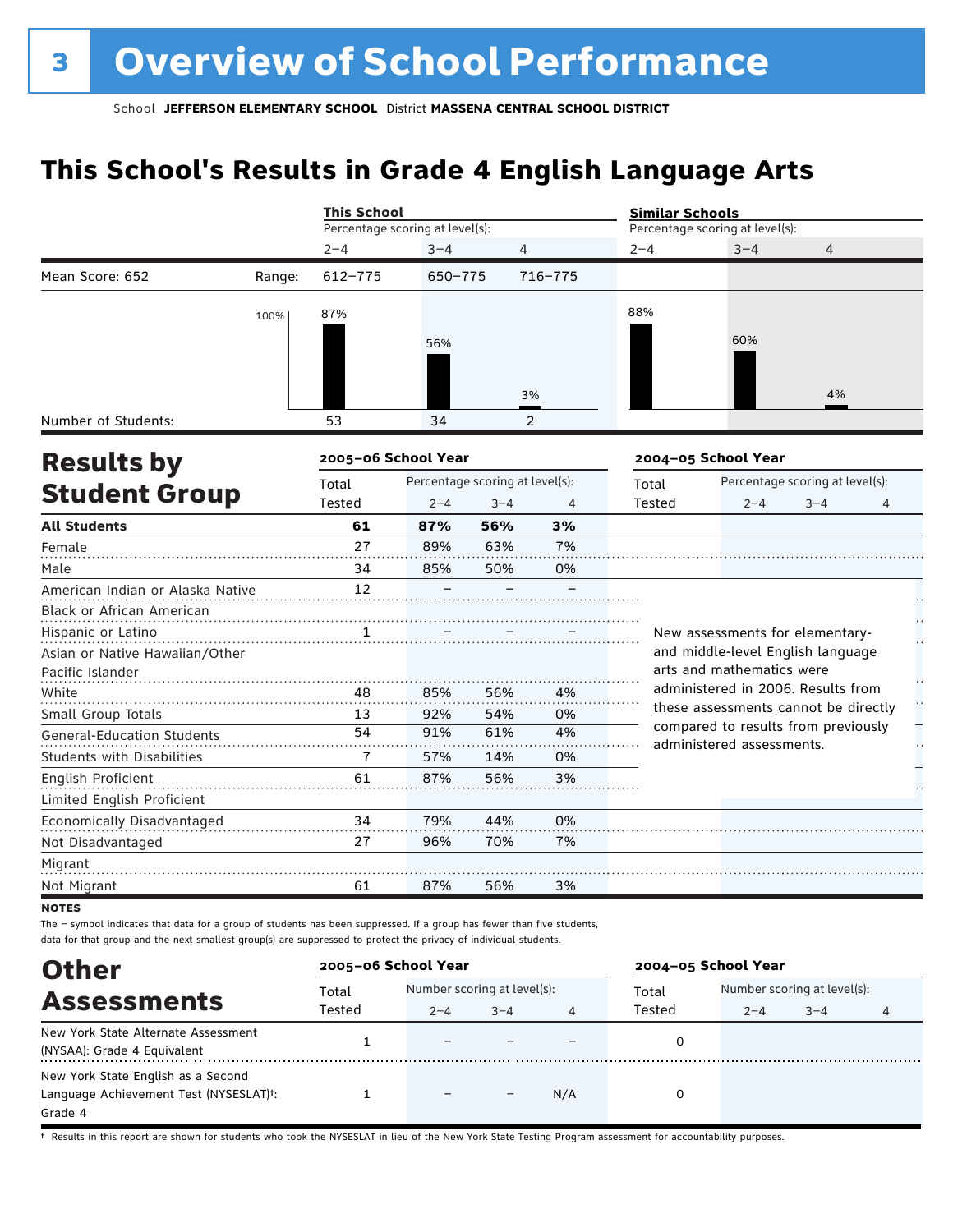## **This School's Results in Grade 4 Mathematics**

|                                   |        | <b>This School</b>              |                                 |         |         | <b>Similar Schools</b> |                                                                             |                                 |    |
|-----------------------------------|--------|---------------------------------|---------------------------------|---------|---------|------------------------|-----------------------------------------------------------------------------|---------------------------------|----|
|                                   |        | Percentage scoring at level(s): |                                 |         |         |                        | Percentage scoring at level(s):                                             |                                 |    |
|                                   |        | $2 - 4$                         | $3 - 4$                         | 4       |         | $2 - 4$                | $3 - 4$                                                                     | 4                               |    |
| Mean Score: 671                   | Range: | $622 - 800$                     | 650-800                         |         | 702-800 |                        |                                                                             |                                 |    |
|                                   | 100%   | 98%                             | 83%                             |         |         | 92%                    | 74%                                                                         |                                 |    |
|                                   |        |                                 |                                 |         | 13%     |                        |                                                                             | 15%                             |    |
| Number of Students:               |        | 59                              | 50                              |         | 8       |                        |                                                                             |                                 |    |
| <b>Results by</b>                 |        | 2005-06 School Year             |                                 |         |         |                        | 2004-05 School Year                                                         |                                 |    |
|                                   |        | Total                           | Percentage scoring at level(s): |         |         | Total                  |                                                                             | Percentage scoring at level(s): |    |
| <b>Student Group</b>              |        | Tested                          | $2 - 4$                         | $3 - 4$ | 4       | Tested                 | $2 - 4$                                                                     | $3 - 4$                         | 4  |
| <b>All Students</b>               |        | 60                              | 98%                             | 83%     | 13%     |                        |                                                                             |                                 |    |
| Female                            |        | 25                              | 100%                            | 80%     | 16%     |                        |                                                                             |                                 |    |
| Male                              |        | 35                              | 97%                             | 86%     | 11%     |                        |                                                                             |                                 |    |
| American Indian or Alaska Native  |        | 13                              |                                 |         |         |                        |                                                                             |                                 |    |
| <b>Black or African American</b>  |        |                                 |                                 |         |         |                        |                                                                             |                                 |    |
| Hispanic or Latino                |        | $\frac{1}{\cdots}$              |                                 |         |         |                        | New assessments for elementary-                                             |                                 |    |
| Asian or Native Hawaiian/Other    |        |                                 |                                 |         |         |                        | and middle-level English language                                           |                                 |    |
| Pacific Islander                  |        |                                 |                                 |         |         |                        | arts and mathematics were                                                   |                                 |    |
| White                             |        | 46                              | 100%                            | 85%     | 17%     |                        | administered in 2006. Results from                                          |                                 | H  |
| Small Group Totals                |        | 14                              | 93%                             | 79%     | 0%      |                        | these assessments cannot be directly<br>compared to results from previously |                                 | -  |
| <b>General-Education Students</b> |        | 53                              | 100%                            | 87%     | 15%     |                        | administered assessments.                                                   |                                 | Н, |
| <b>Students with Disabilities</b> |        | $\overline{1}$                  | 86%                             | 57%     | 0%      |                        |                                                                             |                                 |    |
| <b>English Proficient</b>         |        | 59                              |                                 |         |         |                        |                                                                             |                                 |    |
| Limited English Proficient        |        | 1                               |                                 |         |         |                        |                                                                             |                                 |    |
| Economically Disadvantaged        |        | 33                              | 97%                             | 76%     | 9%      |                        |                                                                             |                                 |    |
| Not Disadvantaged                 |        | 27                              | 100%                            | 93%     | 19%     |                        |                                                                             |                                 |    |
| Migrant                           |        |                                 |                                 |         |         |                        |                                                                             |                                 |    |
| Not Migrant                       |        | 60                              | 98%                             | 83%     | 13%     |                        |                                                                             |                                 |    |

**NOTES** 

| <b>Other</b>                                                       |                 | 2005-06 School Year                    |         |  |                 | 2004-05 School Year                    |         |  |  |
|--------------------------------------------------------------------|-----------------|----------------------------------------|---------|--|-----------------|----------------------------------------|---------|--|--|
| <b>Assessments</b>                                                 | Total<br>Tested | Number scoring at level(s):<br>$2 - 4$ | $3 - 4$ |  | Total<br>Tested | Number scoring at level(s):<br>$2 - 4$ | $3 - 4$ |  |  |
| New York State Alternate Assessment<br>(NYSAA): Grade 4 Equivalent |                 | $\overline{\phantom{0}}$               |         |  |                 |                                        |         |  |  |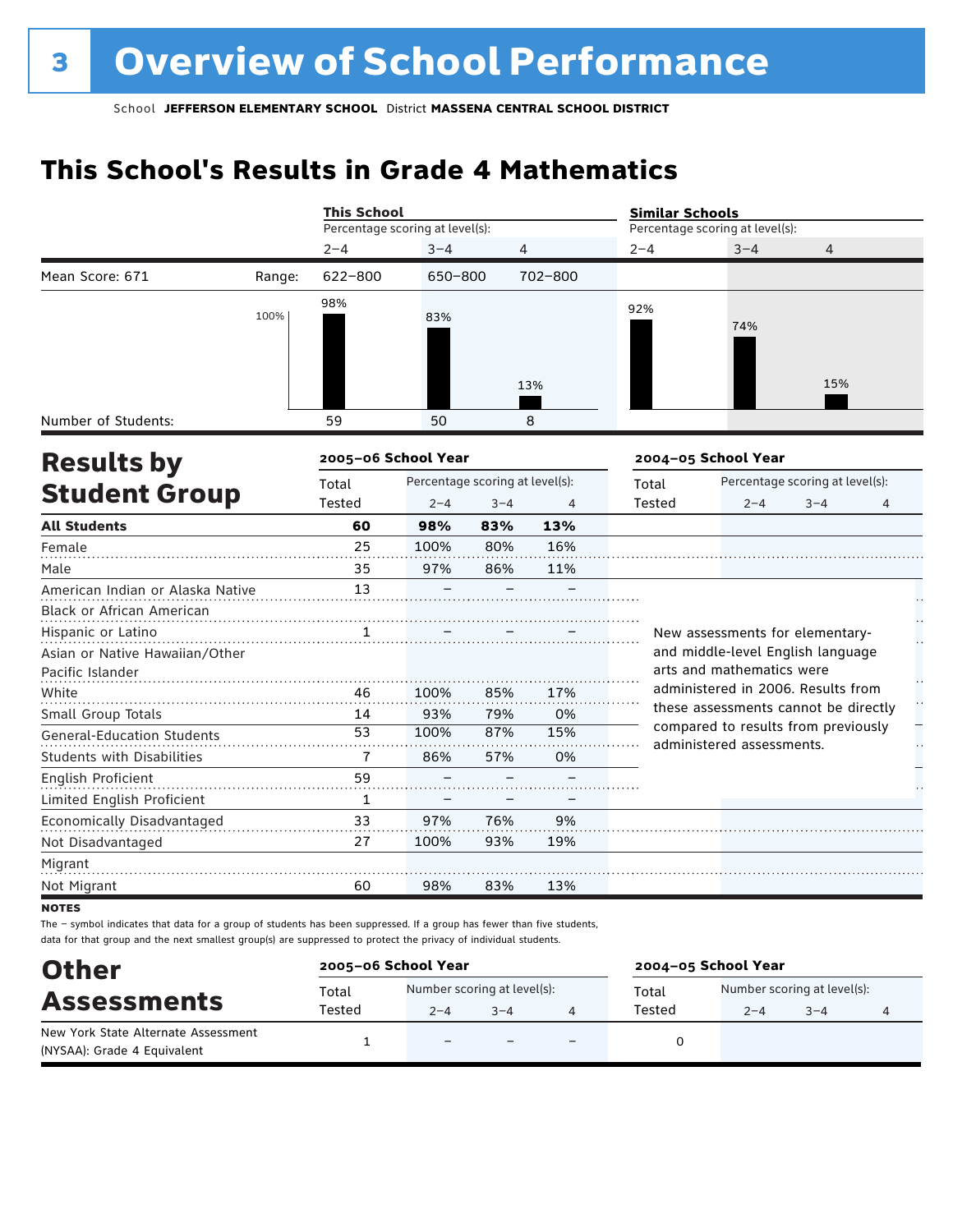# **This School's Results in Grade 4 Science**

|                            |        | <b>This School</b><br>Percentage scoring at level(s): |            |                | <b>Similar Schools</b><br>Percentage scoring at level(s): |         |                |  |
|----------------------------|--------|-------------------------------------------------------|------------|----------------|-----------------------------------------------------------|---------|----------------|--|
|                            |        | $2 - 4$                                               | $3 - 4$    | $\overline{4}$ | $2 - 4$                                                   | $3 - 4$ | $\overline{4}$ |  |
| Mean Score: 84             | Range: | $45 - 100$                                            | $65 - 100$ | $85 - 100$     |                                                           |         |                |  |
| $2005 - 06$<br>$2004 - 05$ | 100%   | 100% 98%                                              | 95% 89%    | 52% 49%        | 99% 97%                                                   | 91% 84% | 47% 39%        |  |
| Number of Students:        |        | 56<br>61                                              | 58<br>51   | 32<br>28       |                                                           |         |                |  |
|                            |        |                                                       |            |                |                                                           |         |                |  |

| <b>Results by</b>                 |              | 2005-06 School Year |                                 |     | 2004-05 School Year |                                 |         |                |
|-----------------------------------|--------------|---------------------|---------------------------------|-----|---------------------|---------------------------------|---------|----------------|
|                                   | Total        |                     | Percentage scoring at level(s): |     | Total               | Percentage scoring at level(s): |         |                |
| <b>Student Group</b>              | Tested       | $2 - 4$             | $3 - 4$                         | 4   | Tested              | $2 - 4$                         | $3 - 4$ | $\overline{4}$ |
| <b>All Students</b>               | 61           | 100%                | 95%                             | 52% | 57                  | 98%                             | 89%     | 49%            |
| Female                            | 27           | 100%                | 100%                            | 41% | 30                  | 100%                            | 87%     | 43%            |
| Male                              | 34           | 100%                | 91%                             | 62% | 27                  | 96%                             | 93%     | 56%            |
| American Indian or Alaska Native  | 13           |                     |                                 |     | 15                  |                                 |         |                |
| <b>Black or African American</b>  |              |                     |                                 |     |                     |                                 |         |                |
| Hispanic or Latino                | $\mathbf{1}$ |                     |                                 |     |                     |                                 |         |                |
| Asian or Native Hawaiian/Other    |              |                     |                                 |     | 2                   |                                 |         |                |
| Pacific Islander                  |              |                     |                                 |     |                     |                                 |         |                |
| White                             | 47           | 100%                | 96%                             | 62% | 39                  | 97%                             | 87%     | 46%            |
| Small Group Totals                | 14           | 100%                | 93%                             | 21% | 18                  | 100%                            | 94%     | 56%            |
| <b>General-Education Students</b> | 54           | 100%                | 96%                             | 54% | 51                  | 98%                             | 90%     | 55%            |
| <b>Students with Disabilities</b> | 7            | 100%                | 86%                             | 43% | 6                   | 100%                            | 83%     | 0%             |
| English Proficient                | 60           |                     |                                 |     | 53                  |                                 |         |                |
| Limited English Proficient        | 1            |                     |                                 |     | 4                   |                                 |         |                |
| Economically Disadvantaged        | 34           | 100%                | 94%                             | 47% | 32                  | 100%                            | 91%     | 50%            |
| Not Disadvantaged                 | 27           | 100%                | 96%                             | 59% | 25                  | 96%                             | 88%     | 48%            |
| Migrant                           |              |                     |                                 |     |                     |                                 |         |                |
| Not Migrant                       | 61           | 100%                | 95%                             | 52% | 57                  | 98%                             | 89%     | 49%            |

**NOTES** 

| <b>Other</b>                                                       | 2005-06 School Year |                                        |         | 2004-05 School Year |                                        |         |  |
|--------------------------------------------------------------------|---------------------|----------------------------------------|---------|---------------------|----------------------------------------|---------|--|
| <b>Assessments</b>                                                 | Total<br>Tested     | Number scoring at level(s):<br>$2 - 4$ | $3 - 4$ | Total<br>Tested     | Number scoring at level(s):<br>$2 - 4$ | $3 - 4$ |  |
| New York State Alternate Assessment<br>(NYSAA): Grade 4 Equivalent |                     |                                        |         |                     |                                        |         |  |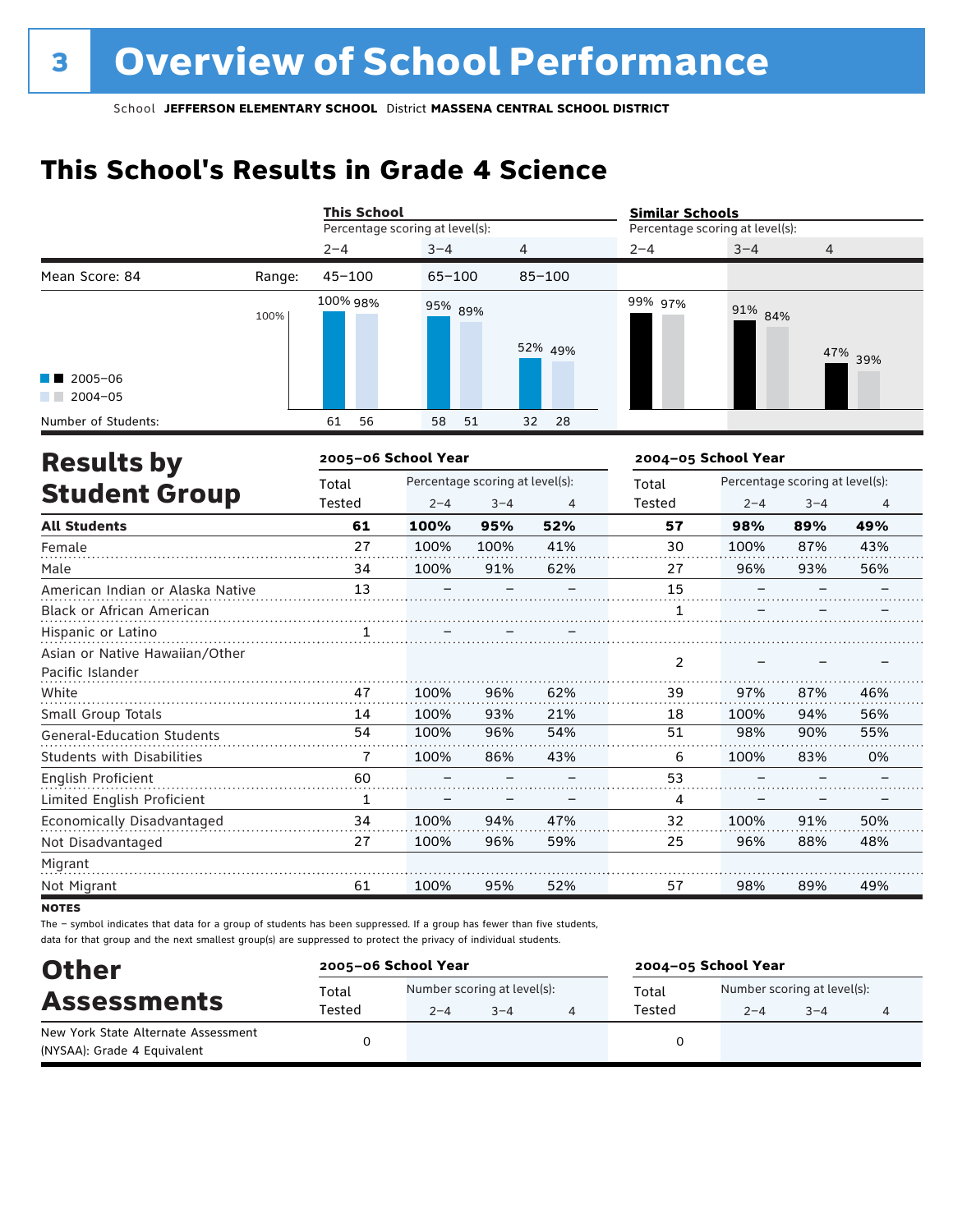## **This School's Results in Grade 5 English Language Arts**

|                                   |        | <b>This School</b>              |                                 |         |             |         | <b>Similar Schools</b>              |                                 |    |  |  |
|-----------------------------------|--------|---------------------------------|---------------------------------|---------|-------------|---------|-------------------------------------|---------------------------------|----|--|--|
|                                   |        | Percentage scoring at level(s): |                                 |         |             |         | Percentage scoring at level(s):     |                                 |    |  |  |
|                                   |        | $2 - 4$                         | $3 - 4$                         |         | 4           | $2 - 4$ | $3 - 4$                             | $\overline{4}$                  |    |  |  |
| Mean Score: 663                   | Range: | 608-795                         | 650-795                         |         | $711 - 795$ |         |                                     |                                 |    |  |  |
|                                   |        | 95%                             |                                 |         |             | 92%     |                                     |                                 |    |  |  |
|                                   | 100%   |                                 | 65%                             |         |             |         |                                     |                                 |    |  |  |
|                                   |        |                                 |                                 |         |             |         | 60%                                 |                                 |    |  |  |
|                                   |        |                                 |                                 |         |             |         |                                     |                                 |    |  |  |
|                                   |        |                                 |                                 |         | 9%          |         |                                     | 6%                              |    |  |  |
| Number of Students:               |        | 54                              | 37                              |         | 5           |         |                                     |                                 |    |  |  |
| <b>Results by</b>                 |        | 2005-06 School Year             |                                 |         |             |         | 2004-05 School Year                 |                                 |    |  |  |
|                                   |        | Total                           | Percentage scoring at level(s): |         |             | Total   |                                     | Percentage scoring at level(s): |    |  |  |
| <b>Student Group</b>              |        | Tested                          | $2 - 4$                         | $3 - 4$ | 4           | Tested  | $2 - 4$                             | $3 - 4$                         | 4  |  |  |
| <b>All Students</b>               |        | 57                              | 95%                             | 65%     | 9%          |         |                                     |                                 |    |  |  |
| Female                            |        | 30                              | 93%                             | 53%     | 13%         |         |                                     |                                 |    |  |  |
| Male                              |        | 27                              | 96%                             | 78%     | 4%          |         |                                     |                                 |    |  |  |
| American Indian or Alaska Native  |        | 12                              |                                 |         |             |         |                                     |                                 |    |  |  |
| Black or African American         |        | $\mathbf{1}$                    |                                 |         |             |         |                                     |                                 |    |  |  |
| Hispanic or Latino                |        |                                 |                                 |         |             |         |                                     |                                 |    |  |  |
| Asian or Native Hawaiian/Other    |        | $\mathbf{1}$                    |                                 |         |             |         |                                     |                                 |    |  |  |
| Pacific Islander                  |        |                                 |                                 |         |             |         |                                     |                                 | H  |  |  |
| White                             |        | 43                              | 93%                             | 63%     | 12%         |         | This test was not given in 2004-05. |                                 | μ, |  |  |
| Small Group Totals                |        | 14                              | 100%                            | 71%     | 0%          |         |                                     |                                 |    |  |  |
| <b>General-Education Students</b> |        | 49                              | 100%                            | 76%     | 10%         |         |                                     |                                 |    |  |  |
| <b>Students with Disabilities</b> |        | 8                               | 63%                             | 0%      | 0%          |         |                                     |                                 |    |  |  |
| English Proficient                |        | 57                              | 95%                             | 65%     | 9%          |         |                                     |                                 |    |  |  |
| Limited English Proficient        |        |                                 |                                 |         |             |         |                                     |                                 |    |  |  |
| Economically Disadvantaged        |        | 36                              | 94%                             | 58%     | 0%          |         |                                     |                                 |    |  |  |
| Not Disadvantaged                 |        | 21                              | 95%                             | 76%     | 24%         |         |                                     |                                 |    |  |  |
| Migrant                           |        |                                 |                                 |         |             |         |                                     |                                 |    |  |  |
| Not Migrant                       |        | 57                              | 95%                             | 65%     | 9%          |         |                                     |                                 |    |  |  |
| I                                 |        |                                 |                                 |         |             |         |                                     |                                 |    |  |  |

**NOTES** 

The – symbol indicates that data for a group of students has been suppressed. If a group has fewer than five students, data for that group and the next smallest group(s) are suppressed to protect the privacy of individual students.

| <b>Other</b>                                                                                         | 2005-06 School Year |                             |         |     | 2004-05 School Year |                                                |         |     |
|------------------------------------------------------------------------------------------------------|---------------------|-----------------------------|---------|-----|---------------------|------------------------------------------------|---------|-----|
| <b>Assessments</b>                                                                                   | Total               | Number scoring at level(s): |         |     | Total               | Number scoring at level(s):                    |         |     |
| New York State Alternate Assessment<br>(NYSAA): Grade 5 Equivalent                                   | Tested              | $2 - 4$                     | $3 - 4$ | 4   | Tested              | $2 - 4$<br>This test was not given in 2004-05. | $3 - 4$ | 4   |
| New York State English as a Second<br>Language Achievement Test (NYSESLAT) <sup>+</sup> :<br>Grade 5 |                     | $\qquad \qquad -$           |         | N/A | N/A                 | N/A                                            | N/A     | N/A |

† Results in this report are shown for students who took the NYSESLAT in lieu of the New York State Testing Program assessment for accountability purposes.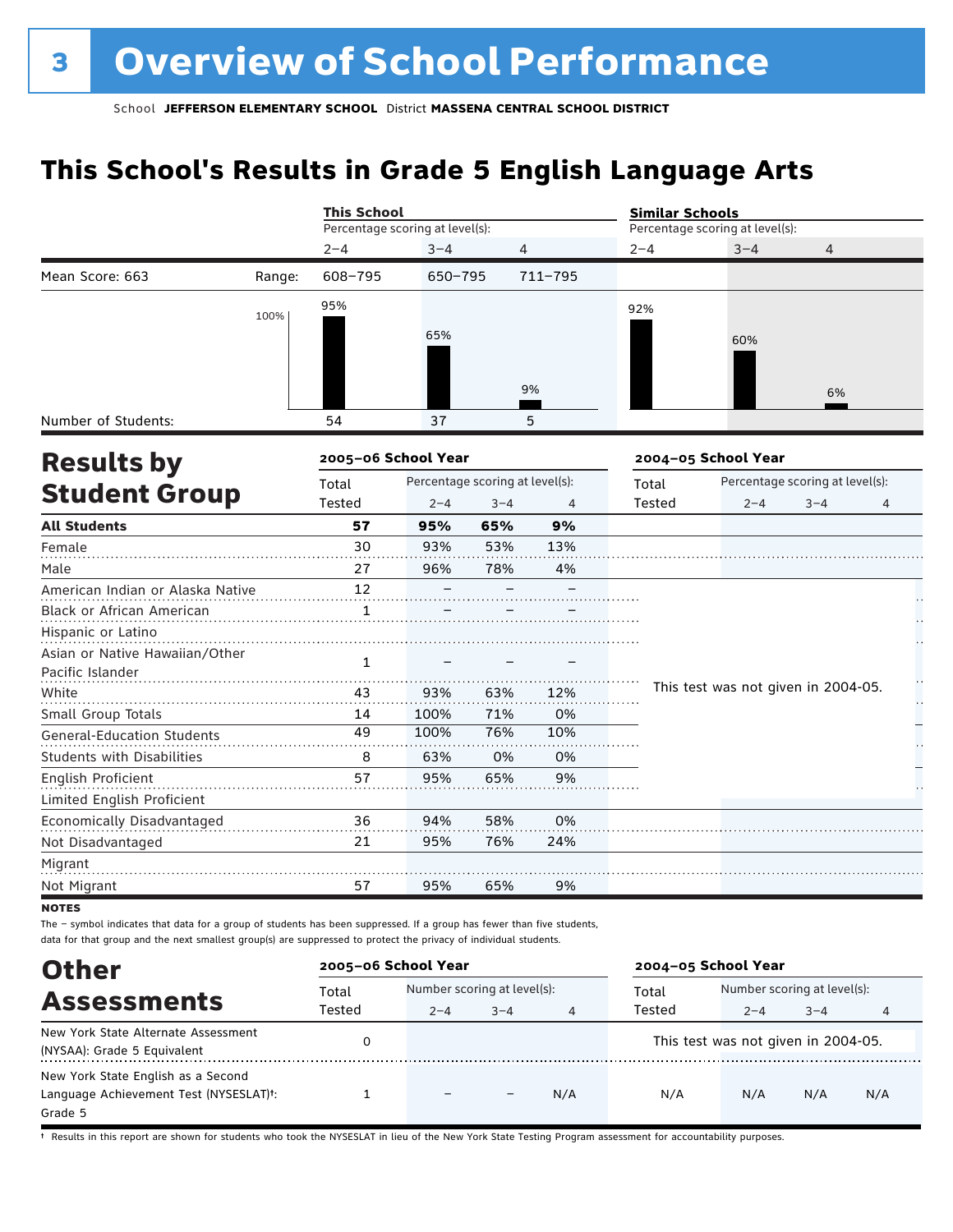### **This School's Results in Grade 5 Mathematics**

|                                   |        | <b>This School</b>              |                                 |         |                | <b>Similar Schools</b>          |                                     |                                 |    |  |
|-----------------------------------|--------|---------------------------------|---------------------------------|---------|----------------|---------------------------------|-------------------------------------|---------------------------------|----|--|
|                                   |        | Percentage scoring at level(s): |                                 |         |                | Percentage scoring at level(s): |                                     |                                 |    |  |
|                                   |        | $2 - 4$                         | $3 - 4$                         | 4       |                | $2 - 4$                         | $3 - 4$                             | 4                               |    |  |
| Mean Score: 653                   | Range: | 619-780                         | 650-780                         |         | 699-780        |                                 |                                     |                                 |    |  |
|                                   | 100%   | 86%                             |                                 |         |                | 90%                             |                                     |                                 |    |  |
|                                   |        |                                 | 69%                             |         |                |                                 | 63%                                 |                                 |    |  |
|                                   |        |                                 |                                 |         |                |                                 |                                     |                                 |    |  |
|                                   |        |                                 |                                 |         |                |                                 |                                     | 11%                             |    |  |
|                                   |        |                                 |                                 |         | 3%             |                                 |                                     |                                 |    |  |
| Number of Students:               |        | 51                              | 41                              |         | $\overline{2}$ |                                 |                                     |                                 |    |  |
| <b>Results by</b>                 |        | 2005-06 School Year             |                                 |         |                |                                 | 2004-05 School Year                 |                                 |    |  |
|                                   |        | Total                           | Percentage scoring at level(s): |         |                | Total                           |                                     | Percentage scoring at level(s): |    |  |
| <b>Student Group</b>              |        | Tested                          | $2 - 4$                         | $3 - 4$ | 4              | <b>Tested</b>                   | $2 - 4$                             | $3 - 4$                         | 4  |  |
| <b>All Students</b>               |        | 59                              | 86%                             | 69%     | 3%             |                                 |                                     |                                 |    |  |
| Female                            |        | 29                              | 83%                             | 62%     | 0%             |                                 |                                     |                                 |    |  |
| Male                              |        | 30                              | 90%                             | 77%     | 7%             |                                 |                                     |                                 |    |  |
| American Indian or Alaska Native  |        | 13                              |                                 |         |                |                                 |                                     |                                 |    |  |
| Black or African American         |        | 1                               |                                 |         |                |                                 |                                     |                                 |    |  |
| Hispanic or Latino                |        |                                 |                                 |         |                |                                 |                                     |                                 |    |  |
| Asian or Native Hawaiian/Other    |        | 1                               |                                 |         |                |                                 |                                     |                                 |    |  |
| Pacific Islander                  |        |                                 |                                 |         |                |                                 |                                     |                                 |    |  |
| White                             |        | 44                              | 82%                             | 64%     | 2%             |                                 | This test was not given in 2004-05. |                                 | Н, |  |
| Small Group Totals                |        | 15                              | 100%                            | 87%     | 7%             |                                 |                                     |                                 |    |  |
| <b>General-Education Students</b> |        | 50                              | 96%                             | 80%     | 4%             |                                 |                                     |                                 |    |  |
| Students with Disabilities        |        | 9                               | 33%                             | 11%     | 0%             |                                 |                                     |                                 |    |  |
| English Proficient                |        | 58                              |                                 |         |                |                                 |                                     |                                 |    |  |
| Limited English Proficient        |        | 1                               |                                 |         |                |                                 |                                     |                                 |    |  |
| Economically Disadvantaged        |        | 36                              | 81%                             | 72%     | 3%             |                                 |                                     |                                 |    |  |
| Not Disadvantaged                 |        | 23                              | 96%                             | 65%     | 4%             |                                 |                                     |                                 |    |  |
| Migrant                           |        |                                 |                                 |         |                |                                 |                                     |                                 |    |  |
| Not Migrant                       |        | 59                              | 86%                             | 69%     | 3%             |                                 |                                     |                                 |    |  |
|                                   |        |                                 |                                 |         |                |                                 |                                     |                                 |    |  |

**NOTES** 

| <b>Other</b>                                                       | 2005-06 School Year |                                        |         | 2004-05 School Year |                                        |         |  |
|--------------------------------------------------------------------|---------------------|----------------------------------------|---------|---------------------|----------------------------------------|---------|--|
| <b>Assessments</b>                                                 | Total<br>Tested     | Number scoring at level(s):<br>$2 - 4$ | $3 - 4$ | Total<br>Tested     | Number scoring at level(s):<br>$2 - 4$ | $3 - 4$ |  |
| New York State Alternate Assessment<br>(NYSAA): Grade 5 Equivalent |                     |                                        |         |                     | This test was not given in 2004-05.    |         |  |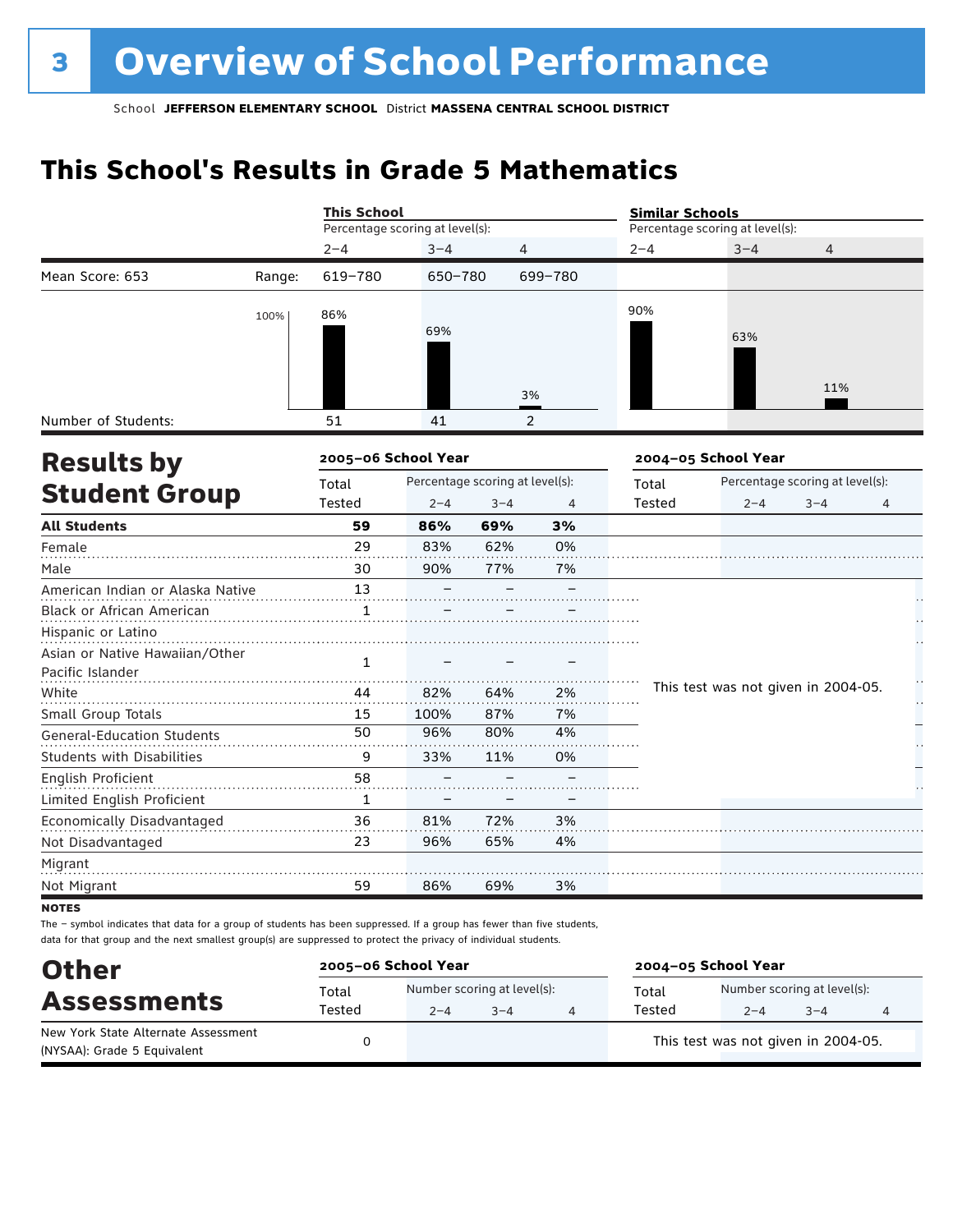## **This School's Results in Grade 6 English Language Arts**

|                                   |        | <b>This School</b>              |         |                                 |         | <b>Similar Schools</b> |                                     |                                 |    |  |
|-----------------------------------|--------|---------------------------------|---------|---------------------------------|---------|------------------------|-------------------------------------|---------------------------------|----|--|
|                                   |        | Percentage scoring at level(s): |         |                                 |         |                        | Percentage scoring at level(s):     |                                 |    |  |
|                                   |        | $2 - 4$                         | $3 - 4$ | $\overline{4}$                  |         | $2 - 4$                | $3 - 4$                             | $\overline{4}$                  |    |  |
| Mean Score: 650                   | Range: | 598-785                         | 650-785 |                                 | 705-785 |                        |                                     |                                 |    |  |
|                                   | 100%   | 93%                             |         |                                 |         | 92%                    |                                     |                                 |    |  |
|                                   |        |                                 |         |                                 |         |                        |                                     |                                 |    |  |
|                                   |        |                                 | 52%     |                                 |         |                        | 52%                                 |                                 |    |  |
|                                   |        |                                 |         |                                 |         |                        |                                     |                                 |    |  |
|                                   |        |                                 |         |                                 | 6%      |                        |                                     | 6%                              |    |  |
| Number of Students:               |        | 64                              | 36      |                                 | 4       |                        |                                     |                                 |    |  |
| <b>Results by</b>                 |        | 2005-06 School Year             |         |                                 |         |                        | 2004-05 School Year                 |                                 |    |  |
|                                   |        | Total                           |         | Percentage scoring at level(s): |         | Total                  |                                     | Percentage scoring at level(s): |    |  |
| <b>Student Group</b>              |        | Tested                          | $2 - 4$ | $3 - 4$                         | 4       | Tested                 | $2 - 4$                             | $3 - 4$                         | 4  |  |
| <b>All Students</b>               |        | 69                              | 93%     | 52%                             | 6%      |                        |                                     |                                 |    |  |
| Female                            |        | 34                              | 97%     | 53%                             | 6%      |                        |                                     |                                 |    |  |
| Male                              |        | 35                              | 89%     | 51%                             | 6%      |                        |                                     |                                 |    |  |
| American Indian or Alaska Native  |        | 14                              |         |                                 |         |                        |                                     |                                 |    |  |
| <b>Black or African American</b>  |        | 1                               |         |                                 |         |                        |                                     |                                 |    |  |
| Hispanic or Latino                |        |                                 |         |                                 |         |                        |                                     |                                 |    |  |
| Asian or Native Hawaiian/Other    |        |                                 |         |                                 |         |                        |                                     |                                 |    |  |
| Pacific Islander                  |        |                                 |         |                                 |         |                        |                                     |                                 | i. |  |
| White                             |        | 54                              | 93%     | 59%                             | 6%      |                        | This test was not given in 2004-05. |                                 | ŀ, |  |
| Small Group Totals                |        | 15                              | 93%     | 27%                             | 7%      |                        |                                     |                                 |    |  |
| <b>General-Education Students</b> |        | 60                              | 97%     | 58%                             | 7%      |                        |                                     |                                 |    |  |
| <b>Students with Disabilities</b> |        | 9                               | 67%     | 11%                             | 0%      |                        |                                     |                                 |    |  |
| English Proficient                |        | 69                              | 93%     | 52%                             | 6%      |                        |                                     |                                 |    |  |
| Limited English Proficient        |        |                                 |         |                                 |         |                        |                                     |                                 |    |  |
| Economically Disadvantaged        |        | 43                              | 91%     | 42%                             | 5%      |                        |                                     |                                 |    |  |
| Not Disadvantaged                 |        | 26                              | 96%     | 69%                             | 8%      |                        |                                     |                                 |    |  |
| Migrant                           |        |                                 |         |                                 |         |                        |                                     |                                 |    |  |
| Not Migrant                       |        | 69                              | 93%     | 52%                             | 6%      |                        |                                     |                                 |    |  |
| <b>NOTES</b>                      |        |                                 |         |                                 |         |                        |                                     |                                 |    |  |

The – symbol indicates that data for a group of students has been suppressed. If a group has fewer than five students, data for that group and the next smallest group(s) are suppressed to protect the privacy of individual students.

| <b>Other</b>                           | 2005-06 School Year |                             |         |   | 2004-05 School Year |                                     |         |     |
|----------------------------------------|---------------------|-----------------------------|---------|---|---------------------|-------------------------------------|---------|-----|
| <b>Assessments</b>                     | Total               | Number scoring at level(s): |         |   | Total               | Number scoring at level(s):         |         |     |
|                                        | Tested              | $2 - 4$                     | $3 - 4$ | 4 | Tested              | $2 - 4$                             | $3 - 4$ | 4   |
| New York State Alternate Assessment    |                     |                             |         |   |                     | This test was not given in 2004-05. |         |     |
| (NYSAA): Grade 6 Equivalent            |                     |                             |         |   |                     |                                     |         |     |
| New York State English as a Second     |                     |                             |         |   |                     |                                     |         |     |
| Language Achievement Test (NYSESLAT)t: |                     |                             |         |   | N/A                 | N/A                                 | N/A     | N/A |
| Grade 6                                |                     |                             |         |   |                     |                                     |         |     |

† Results in this report are shown for students who took the NYSESLAT in lieu of the New York State Testing Program assessment for accountability purposes.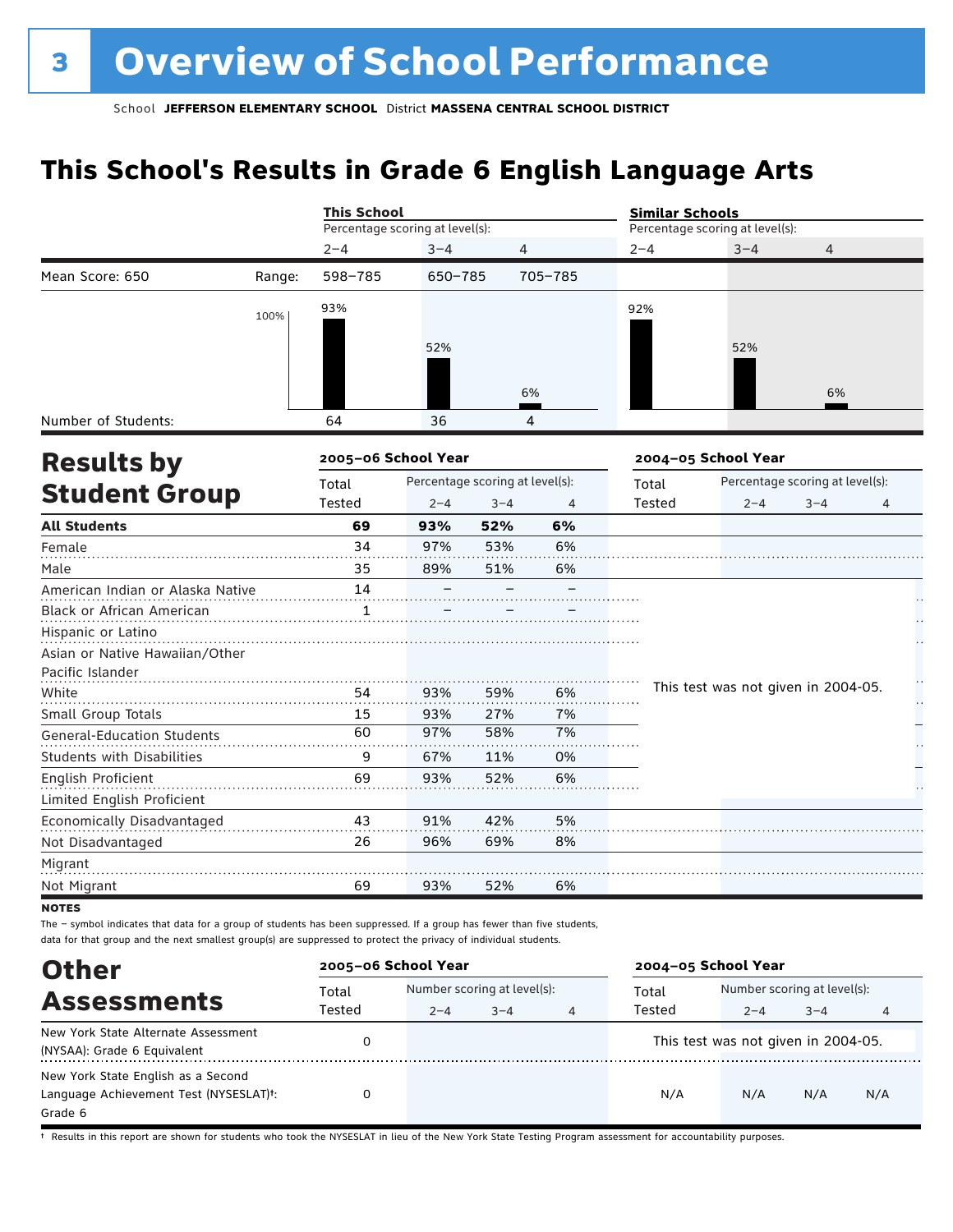## **This School's Results in Grade 6 Mathematics**

|                                   |        | <b>This School</b>              |         |                                 |         | <b>Similar Schools</b> |                                     |                                 |    |  |  |
|-----------------------------------|--------|---------------------------------|---------|---------------------------------|---------|------------------------|-------------------------------------|---------------------------------|----|--|--|
|                                   |        | Percentage scoring at level(s): |         |                                 |         |                        | Percentage scoring at level(s):     |                                 |    |  |  |
|                                   |        | $2 - 4$                         | $3 - 4$ | 4                               |         | $2 - 4$                | $3 - 4$                             | 4                               |    |  |  |
| Mean Score: 657                   | Range: | $616 - 780$                     | 650-780 |                                 | 696-780 |                        |                                     |                                 |    |  |  |
|                                   | 100%   | 96%                             |         |                                 |         | 87%                    |                                     |                                 |    |  |  |
|                                   |        |                                 | 61%     |                                 |         |                        |                                     |                                 |    |  |  |
|                                   |        |                                 |         |                                 |         |                        | 53%                                 |                                 |    |  |  |
|                                   |        |                                 |         |                                 |         |                        |                                     |                                 |    |  |  |
|                                   |        |                                 |         |                                 | 9%      |                        |                                     | 6%                              |    |  |  |
| Number of Students:               |        | 66                              | 42      |                                 | 6       |                        |                                     |                                 |    |  |  |
| <b>Results by</b>                 |        | 2005-06 School Year             |         |                                 |         |                        | 2004-05 School Year                 |                                 |    |  |  |
|                                   |        | Total                           |         | Percentage scoring at level(s): |         | Total                  |                                     | Percentage scoring at level(s): |    |  |  |
| <b>Student Group</b>              |        | Tested                          | $2 - 4$ | $3 - 4$                         | 4       | Tested                 | $2 - 4$                             | $3 - 4$                         | 4  |  |  |
| <b>All Students</b>               |        | 69                              | 96%     | 61%                             | 9%      |                        |                                     |                                 |    |  |  |
| Female                            |        | 33                              | 97%     | 67%                             | 6%      |                        |                                     |                                 |    |  |  |
| Male                              |        | 36                              | 94%     | 56%                             | 11%     |                        |                                     |                                 |    |  |  |
| American Indian or Alaska Native  |        | 15                              |         |                                 |         |                        |                                     |                                 |    |  |  |
| Black or African American         |        | $\mathbf{1}$                    |         |                                 |         |                        |                                     |                                 |    |  |  |
| Hispanic or Latino                |        |                                 |         |                                 |         |                        |                                     |                                 |    |  |  |
| Asian or Native Hawaiian/Other    |        |                                 |         |                                 |         |                        |                                     |                                 |    |  |  |
| Pacific Islander                  |        |                                 |         |                                 |         |                        |                                     |                                 | H  |  |  |
| White                             |        | 53                              | 94%     | 57%                             | 9%      |                        | This test was not given in 2004-05. |                                 | μ, |  |  |
| Small Group Totals                |        | 16                              | 100%    | 75%                             | 6%      |                        |                                     |                                 |    |  |  |
| <b>General-Education Students</b> |        | 59                              | 97%     | 64%                             | 10%     |                        |                                     |                                 |    |  |  |
| <b>Students with Disabilities</b> |        | 10                              | 90%     | 40%                             | 0%      |                        |                                     |                                 |    |  |  |
| <b>English Proficient</b>         |        | 68                              |         |                                 |         |                        |                                     |                                 |    |  |  |
| Limited English Proficient        |        | 1                               |         |                                 |         |                        |                                     |                                 |    |  |  |
| Economically Disadvantaged        |        | 42                              | 93%     | 55%                             | 5%      |                        |                                     |                                 |    |  |  |
| Not Disadvantaged                 |        | 27                              | 100%    | 70%                             | 15%     |                        |                                     |                                 |    |  |  |
| Migrant                           |        |                                 |         |                                 |         |                        |                                     |                                 |    |  |  |
| Not Migrant                       |        | 69                              | 96%     | 61%                             | 9%      |                        |                                     |                                 |    |  |  |
| ----                              |        |                                 |         |                                 |         |                        |                                     |                                 |    |  |  |

**NOTES** 

| <b>Other</b>                                                       | 2005-06 School Year |         |                                        | 2004-05 School Year |                                        |         |  |  |
|--------------------------------------------------------------------|---------------------|---------|----------------------------------------|---------------------|----------------------------------------|---------|--|--|
| <b>Assessments</b>                                                 | Total<br>Tested     | $2 - 4$ | Number scoring at level(s):<br>$3 - 4$ | Total<br>Tested     | Number scoring at level(s):<br>$2 - 4$ | $3 - 4$ |  |  |
| New York State Alternate Assessment<br>(NYSAA): Grade 6 Equivalent |                     |         |                                        |                     | This test was not given in 2004-05.    |         |  |  |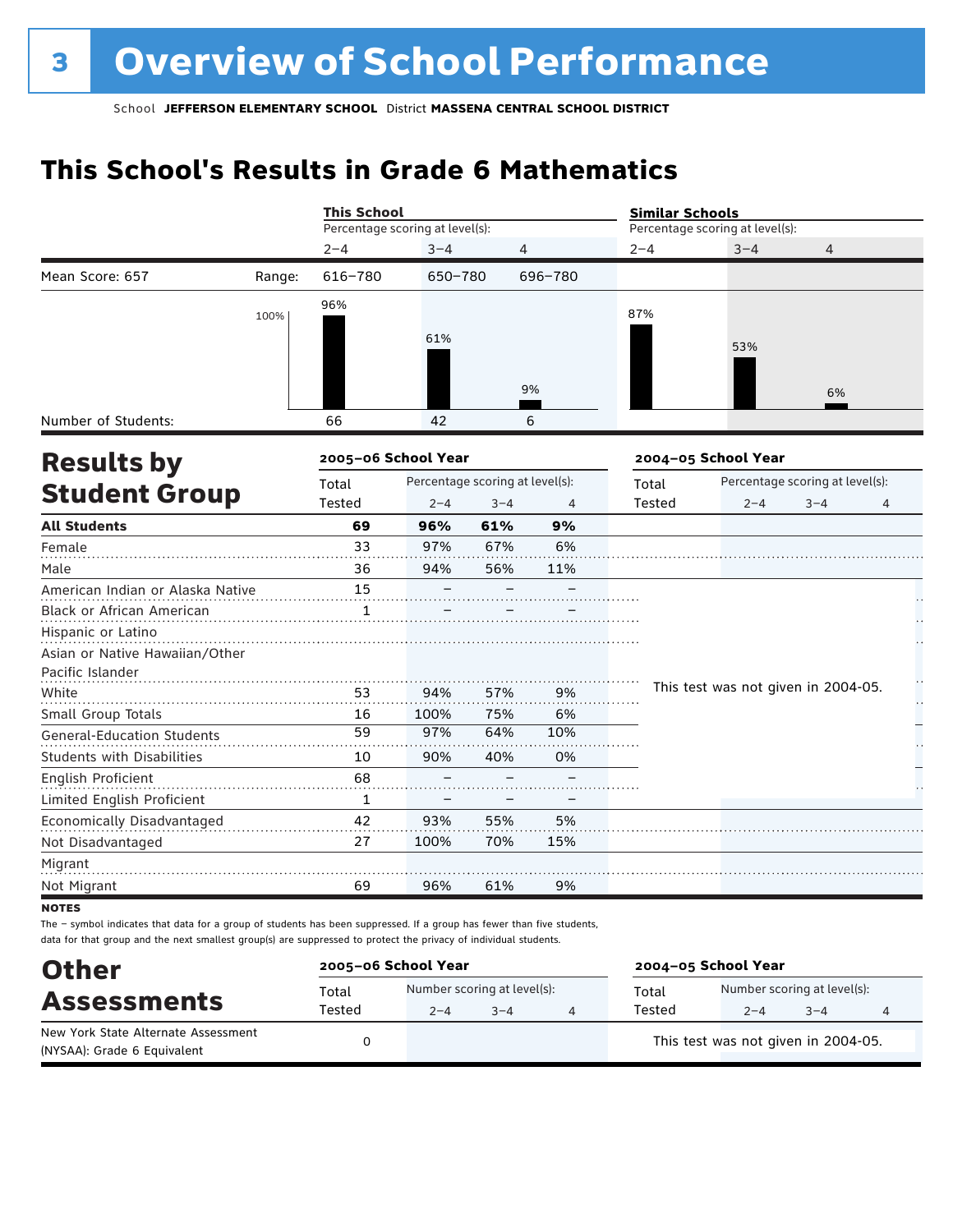### **Previous Years' Results for English Language Arts**

Standards for elementary- and middle-level English language arts and mathematics assessments administered in 1999 through 2005 are different from those for the 2006 assessments. As such, valid comparisons between 2006 data and data from previous years cannot be made.



| <b>Test Date</b> |         |         | Number of students scoring at each performance level: |         |                     |            |  |
|------------------|---------|---------|-------------------------------------------------------|---------|---------------------|------------|--|
|                  | Level 1 | Level 2 | Level 3                                               | Level 4 | <b>Total Tested</b> | Mean Score |  |
| Feb 2005         |         |         |                                                       |         | 58                  | 648        |  |
| Feb 2004         |         |         |                                                       |         |                     | 645        |  |
| Feb 2003         |         |         |                                                       |         |                     |            |  |